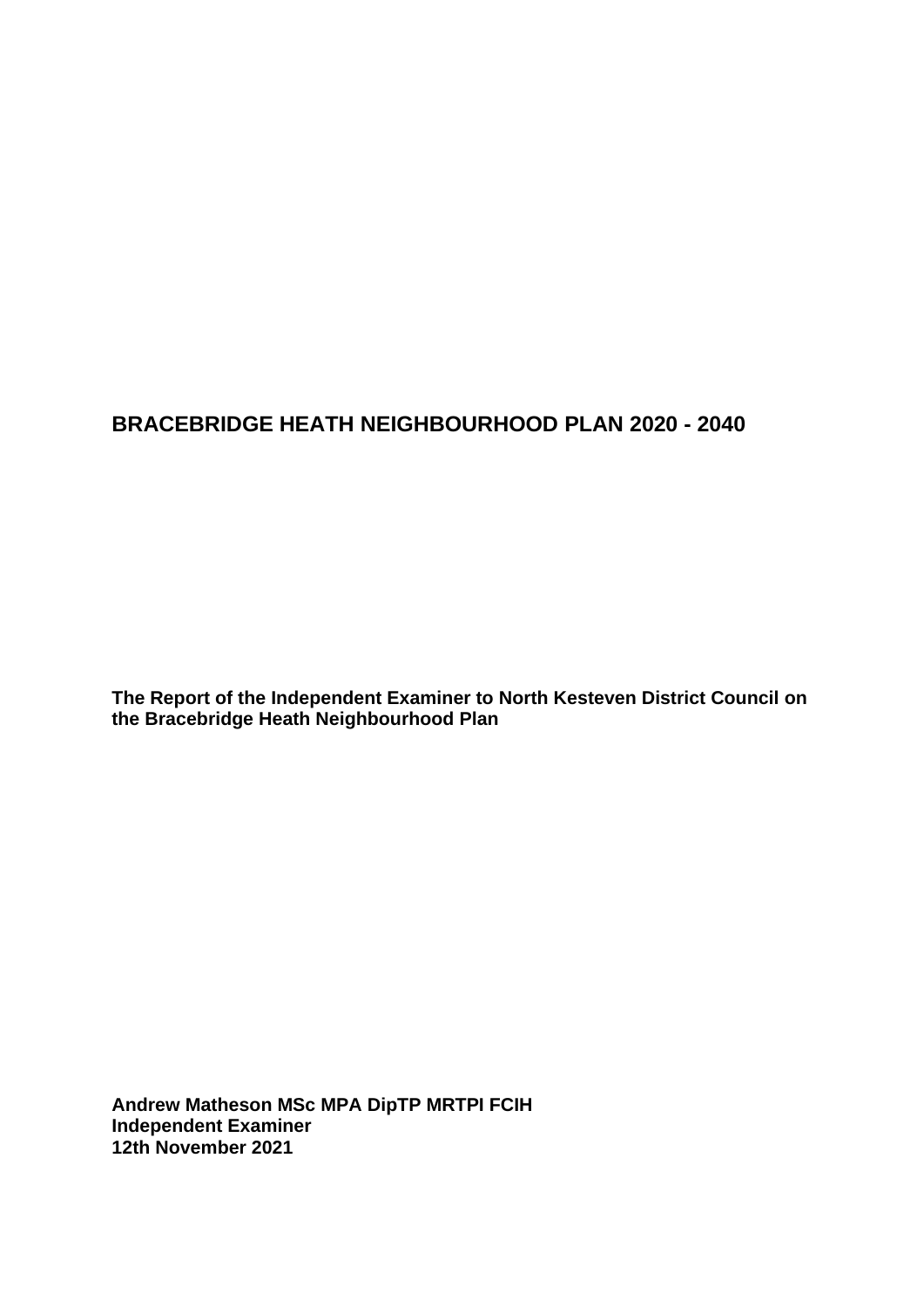# **Summary**

I was appointed by North Kesteven District Council, in agreement with the Bracebridge Heath Parish Council, in July 2021 to undertake the Independent Examination of the Bracebridge Heath Neighbourhood Plan.

The Examination has been undertaken by written representations. I visited the Neighbourhood Area on 27th September 2021 after resolving my initial enquiries of the Qualifying Body.

The Neighbourhood Plan proposes a local range of policies and seeks to bring forward positive and sustainable development in the Bracebridge Heath Neighbourhood Area. There is an evident focus on safeguarding the very distinctive, local character of the area whilst accommodating future change and growth.

The Plan has been underpinned by extensive community support and engagement. The social, environmental and economic aspects of the issues identified have been brought together into a coherent plan which adds appropriate local detail to sit alongside the Central Lincolnshire Local Plan.

Subject to a series of recommended modifications set out in this Report I have concluded that the Bracebridge Heath Neighbourhood Plan meets all the necessary legal requirements and should proceed to referendum.

I recommend that the referendum should be held within the Neighbourhood Area.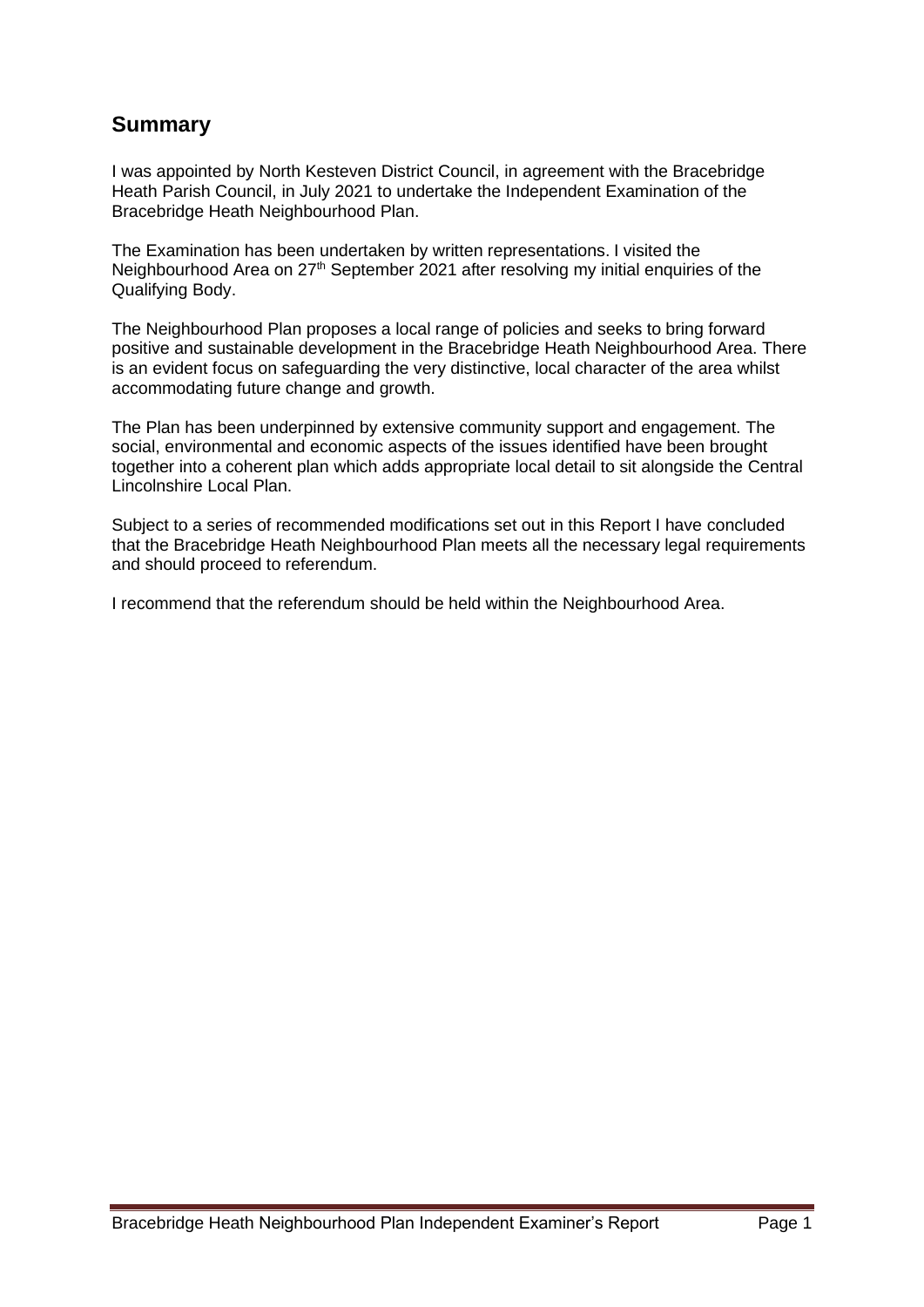# **Report Index**

|                                                               | Page           |
|---------------------------------------------------------------|----------------|
| Introduction                                                  | 3              |
| The Role of the Independent Examiner                          | 3              |
| Bracebridge Heath Neighbourhood Area                          | 4              |
| Consultation                                                  | 5              |
| <b>Representations Received</b>                               | 6              |
| The Neighbourhood Plan                                        | 6              |
| <b>Basic Conditions</b>                                       | $\overline{7}$ |
| The Plan in Detail:                                           | 8              |
| <b>Front Cover</b>                                            | 8              |
| Foreword                                                      | 8              |
| Introduction                                                  | 8              |
| 1. Why are we creating a Neighbourhood Plan?                  | 8              |
| 2. The Neighbourhood Plan process                             | 8              |
| 3. A brief history of Bracebridge Heath                       | 8              |
| 4. Bracebridge Heath today                                    | 8              |
| 5. Community vision                                           | 8              |
| 6. Community objectives                                       | 8              |
| 7. Housing Growth                                             | 9              |
| 8. Affordable Housing                                         | 12             |
| 9. Historical character                                       | 13             |
| 10. Commercial and retail Uses                                | 14             |
| 11. Employment                                                | 15             |
| 12. Community facilities                                      | 16             |
| 13. Green Infrastructure                                      | 17             |
| 13a. Maintaining separation                                   | 17             |
| 13b. Viking Way and Lincoln Edge Green Wedges                 | 17             |
| 13c. Open spaces, sports facilities and recreation facilities | 19             |
| 13d. Locally important views                                  | 19             |
| 14. Designating Local Green Space                             | 20             |
| 15. Transport and Public Rights of Way                        | 23             |
| 16. Implementing and monitoring                               | 23             |
| Appendices                                                    | 23             |
| Other Matter Raised in Representations                        | 24             |
| <b>EU and ECHR Obligations</b>                                | 24             |
| Conclusions                                                   | 26             |
| <b>Listing of Recommendations</b>                             | 27             |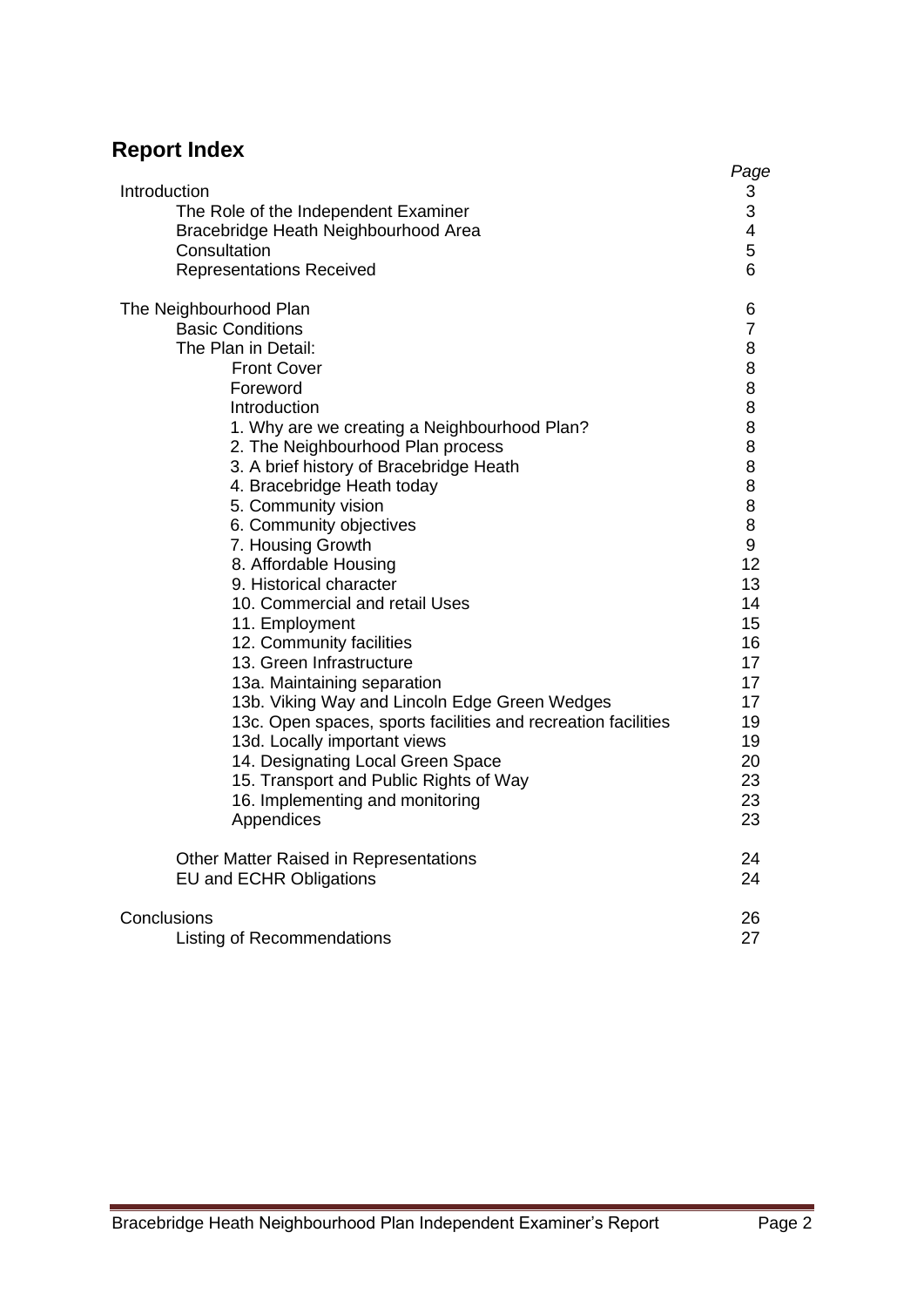# **Introduction**

This report sets out the findings of the Independent Examination of the Bracebridge Heath Neighbourhood Plan 2020 - 2040. The Plan was submitted to North Kesteven District Council by Bracebridge Heath Parish Council in their capacity as the 'qualifying body' responsible for preparing the Neighbourhood Plan.

Neighbourhood Plans were introduced into the planning process by the Localism Act 2011. They aim to allow local communities to take responsibility for guiding development in their area. This approach was subsequently incorporated within the National Planning Policy Framework (NPPF) in 2012 and this continues to be the principal element of national planning policy. A new NPPF was published in July 2021 and it is against the content of this NPPF that the Plan is examined. The changes between the 2019 and 2021 revisions of the NPPF have not been significant in the examination of Policies in this Plan.

This report assesses whether the Bracebridge Heath Neighbourhood Plan is legally compliant and meets the 'basic conditions' that such plans are required to meet. It also considers the content of the Plan and, where necessary, recommends modifications to its policies and supporting text. This report also provides a recommendation as to whether the Bracebridge Heath Neighbourhood Plan should proceed to referendum. If this is the case and that referendum results in a positive outcome, the Bracebridge Heath Neighbourhood Plan would then be used in the process of determining planning applications within the Plan boundary as an integral part of the wider Development Plan.

# **The Role of the Independent Examiner**

The Examiner's role is to ensure that any submitted Neighbourhood Plan meets the legislative and procedural requirements. I was appointed by North Kesteven District Council, in agreement with Bracebridge Heath Parish Council, to conduct the Examination of the Bracebridge Heath Neighbourhood Plan and to report my findings. I am independent of both North Kesteven District Council and Bracebridge Heath Parish Council. I do not have any interest in any land that may be affected by the Plan.

I possess the appropriate qualifications and experience to undertake this role. I have over 40 years' experience in various local authorities and third sector body as well as with the professional body for planners in the United Kingdom. I am a Chartered Town Planner and a panel member for the Neighbourhood Planning Independent Examiner Referral Service (NPIERS). I am a Member of the Royal Town Planning Institute.

In my role as Independent Examiner I am required to recommend one of the following outcomes of the Examination:

- the Bracebridge Heath Neighbourhood Plan is submitted to a referendum; or
- the Bracebridge Heath Neighbourhood Plan should proceed to referendum as modified (based on my recommendations); or
- the Bracebridge Heath Neighbourhood Plan does not proceed to referendum on the basis that it does not meet the necessary legal requirements.

As part of this process I must consider whether the submitted Plan meets the Basic Conditions as set out in paragraph 8(2) of Schedule 4B of the Town and Country Planning Act 1990. If recommending that the Neighbourhood Plan should go forward to referendum, I must then consider whether or not the referendum area should extend beyond the Neighbourhood Area to which the Plan relates.

In examining the Plan, I am also required, under paragraph 8(1) of Schedule 4B to the Town and Country Planning Act 1990, to check whether: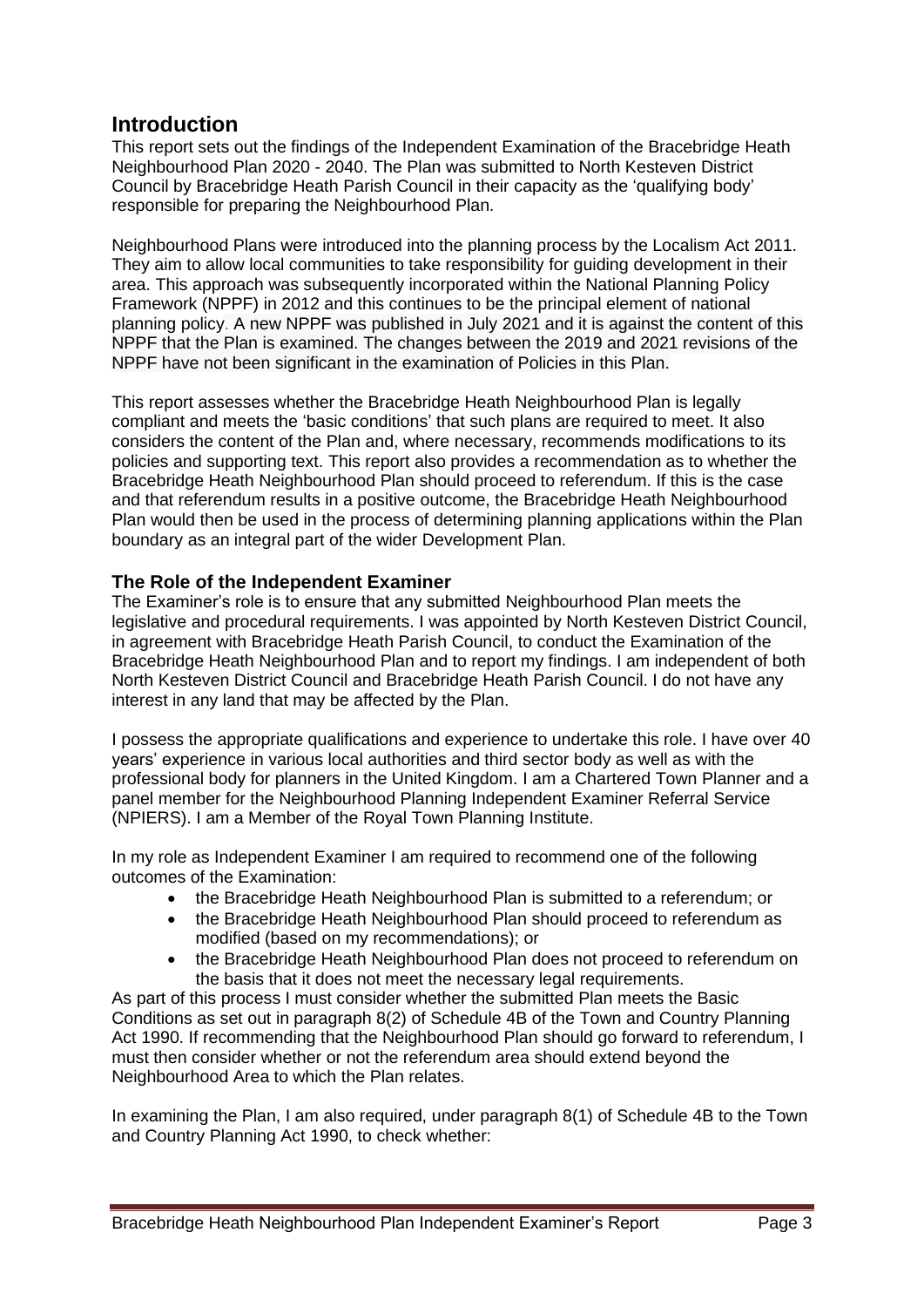- the policies relate to the development and use of land for a designated Neighbourhood Area in line with the requirements of Section 38A of the Planning and Compulsory Purchase Act 2004;
- the Neighbourhood Plan meets the requirements of Section 38B of the 2004 Act (the Plan must specify the period to which it has effect, must not include provision about development that is excluded development, and must not relate to more than one Neighbourhood Area);
- the Neighbourhood Plan has been prepared for an area that has been designated under Section 61G of the Localism Act and has been developed and submitted for examination by a qualifying body.

These are helpfully covered in the submitted Basic Conditions Statement and, subject to the contents of this Report, I can confirm that I am satisfied that each of the above points has been properly addressed and met.

In undertaking this Examination I have considered the following documents:

- Bracebridge Heath Neighbourhood Plan 2020 2040 as submitted
- Bracebridge Heath Neighbourhood Plan Basic Conditions Statement (October 2020)
- Bracebridge Heath Neighbourhood Plan Consultation Statement (February 2021)
- North Kesteven District Council Strategic Environmental Assessment & Habitats Regulations Assessment Screening Report January 2020
- Content at: https://www.n-kesteven.gov.uk/residents/living-in-your-area/localism-yourcommunity/neighbourhood-plans/bracebridge-heath-neighbourhood-plan/
- Content at: https://bracebridgeheath.parish.lincolnshire.gov.uk/homepage/11/neighbourhood-plan
- Representations made to the Regulation 16 public consultation on the Bracebridge Heath Neighbourhood Plan
- The Central Lincolnshire Local Plan adopted in 2017
- National Planning Policy Framework (NPPF) (2021)
- Neighbourhood Planning Regulations (2012)
- Planning Practice Guidance (PPG) (March 2014 and subsequent updates)

I carried out an unaccompanied visit to the Neighbourhood Area on 27<sup>th</sup> September 2021. I looked at all the various sites and locations identified in the Plan document in their rural setting.

The legislation establishes that, as a general rule, Neighbourhood Plan examinations should be held without a public hearing, by written representations only. Having considered all the information before me, including the representations made to the submitted plan which I felt made their points with clarity, I was satisfied that the Bracebridge Heath Neighbourhood Plan could be examined without the need for a public hearing and I advised North Kesteven District Council accordingly. The Qualifying Body and the Local Planning Authority have helpfully responded to my enquiries so that I may have a thorough understanding of the facts and thinking behind the Plan, and the correspondence is being shown on North Kesteven District Council's Neighbourhood Planning website for the Bracebridge Heath Neighbourhood Plan.

# **Bracebridge Heath Neighbourhood Area**

A map showing the boundary of the Bracebridge Heath Neighbourhood Area has been provided within the Neighbourhood Plan. Further to an application made by Bracebridge Heath Parish Council, North Kesteven District Council approved the designation of the Neighbourhood Area on 23rd October 2015. This satisfied the requirement in line with the purposes of preparing a Neighbourhood Plan under section 61G(1) of the Town and Country Planning Act 1990 (as amended).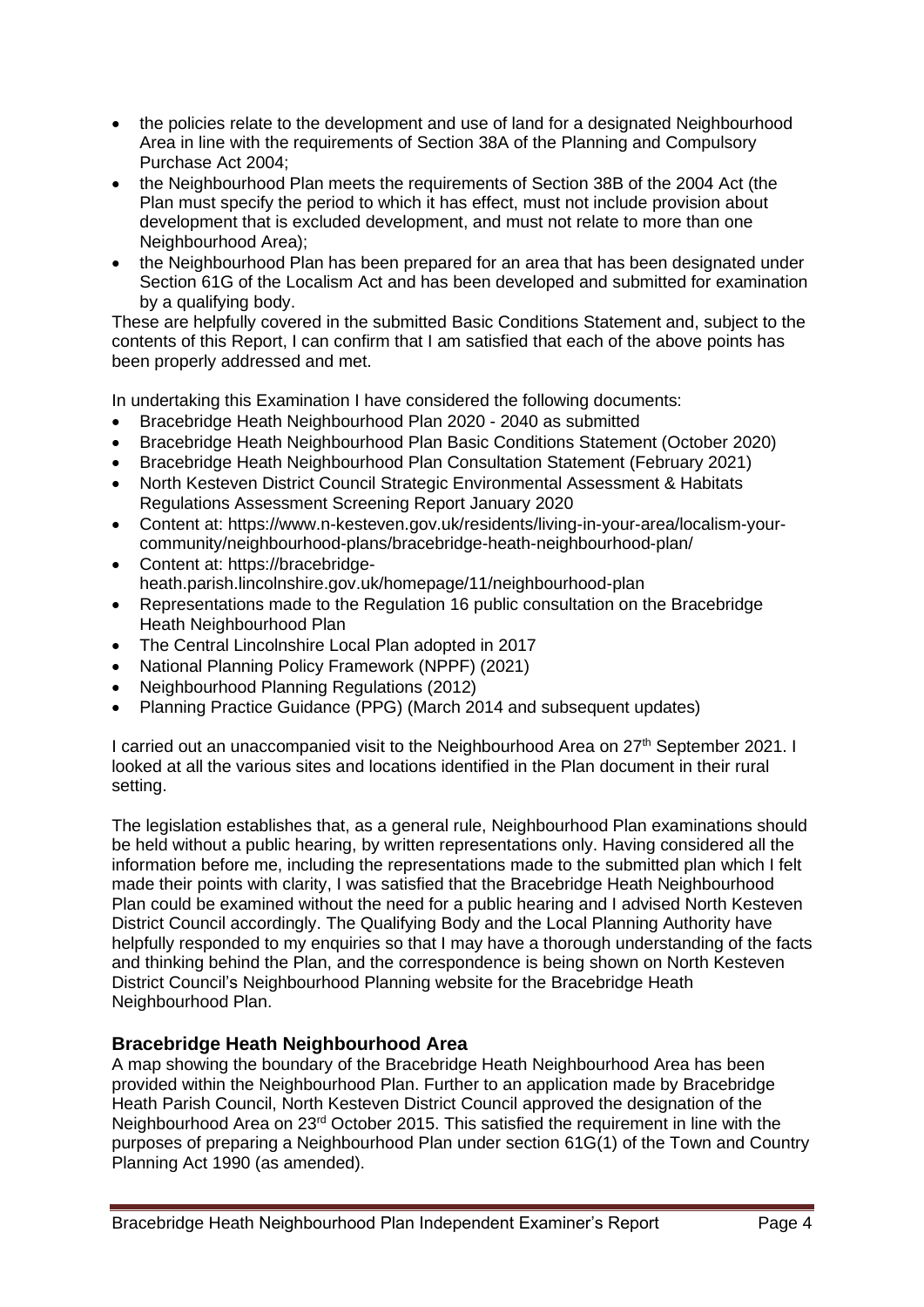# **Consultation**

In accordance with the Neighbourhood Planning (General) Regulations 2012, the Qualifying Body has prepared a Consultation Statement to accompany the Plan.

The Planning Practice Guidance says:

"A qualifying body should be inclusive and open in the preparation of its Neighbourhood Plan [or Order] and ensure that the wider community:

- is kept fully informed of what is being proposed
- is able to make their views known throughout the process
- has opportunities to be actively involved in shaping the emerging Neighbourhood Plan [or Order]
- is made aware of how their views have informed the draft Neighbourhood Plan [or Order]." (Reference ID: 41-047-20140306)

The submitted Consultation Statement confirms that, since the plan-making was started in 2017, a wide variety of methods of public engagement has been used to good effect:

- Regular written reports and updates have been published in Heathcliff View and The Parish News, a particular purpose being to invite and encourage attendance and participation at the open, monthly meetings of the Neighbourhood Plan Sub-Committee.
- Minutes of the Sub-Committee and other Plan-related documentation were made available on the Bracebridge Heath Parish Council website.
- A Facebook group was established and, as a mark of its early success, the page was visited 146 times on the first day; polls and competitions at points during Plan progress provided a way of engaging with residents; this and other local Facebook groups were also used to advertise events.
- Consultation events were also advertised by the use of banners and posters which were displayed throughout the village, on the Parish Council notice boards, on railings and in local shops.
- Every third Saturday of the month, Sub-Committee members attended the coffee mornings at St John the Evangelist Church to engage with those present, with regularly updated display material.
- An innovative opening engagement with pupils of St John's Primary Academy invited them to design a mascot for the Neighbourhood Plan thus providing the basis for younger villagers to think about their village and talk about it at home.
- In March 2018 a questionnaire survey was delivered to every household, and was also available on-line, with results independently analysed by Community Lincs; the survey included a section for parishioners aged 11 -18 years.
- Survey results were used as the basis for further engagement at local fetes and in particular at a Vision event at the Village Hall with over 150 people attending and invited to fill out postcards.
- In September 2019 Showcase events were held at the Village Hall and the Pavilion with Sub-Committee members available alongside a display of draft policies and heritage assets.

The Regulation 14 consultation was held from  $22^{nd}$  January to  $8<sup>th</sup>$  March 2020. Digital copies of Neighbourhood Plan documents and comment form were made available on the Bracebridge Heath Parish Council website. Links to this website were provided on social media, in Heathcliff View and Parish News and on posters in local venues. Hard copies of the Plan were available in the centre of the village at Bracebridge Heath Community Library, the Church of St John the Evangelist, the café The Pantry, the Pavilion on the recreation ground, as well as at sheltered housing complexes Minster Court and Sheppard Court. Boxes were available in each location for completed forms or they could be posted to the Clerk to Council; comments could be entered online.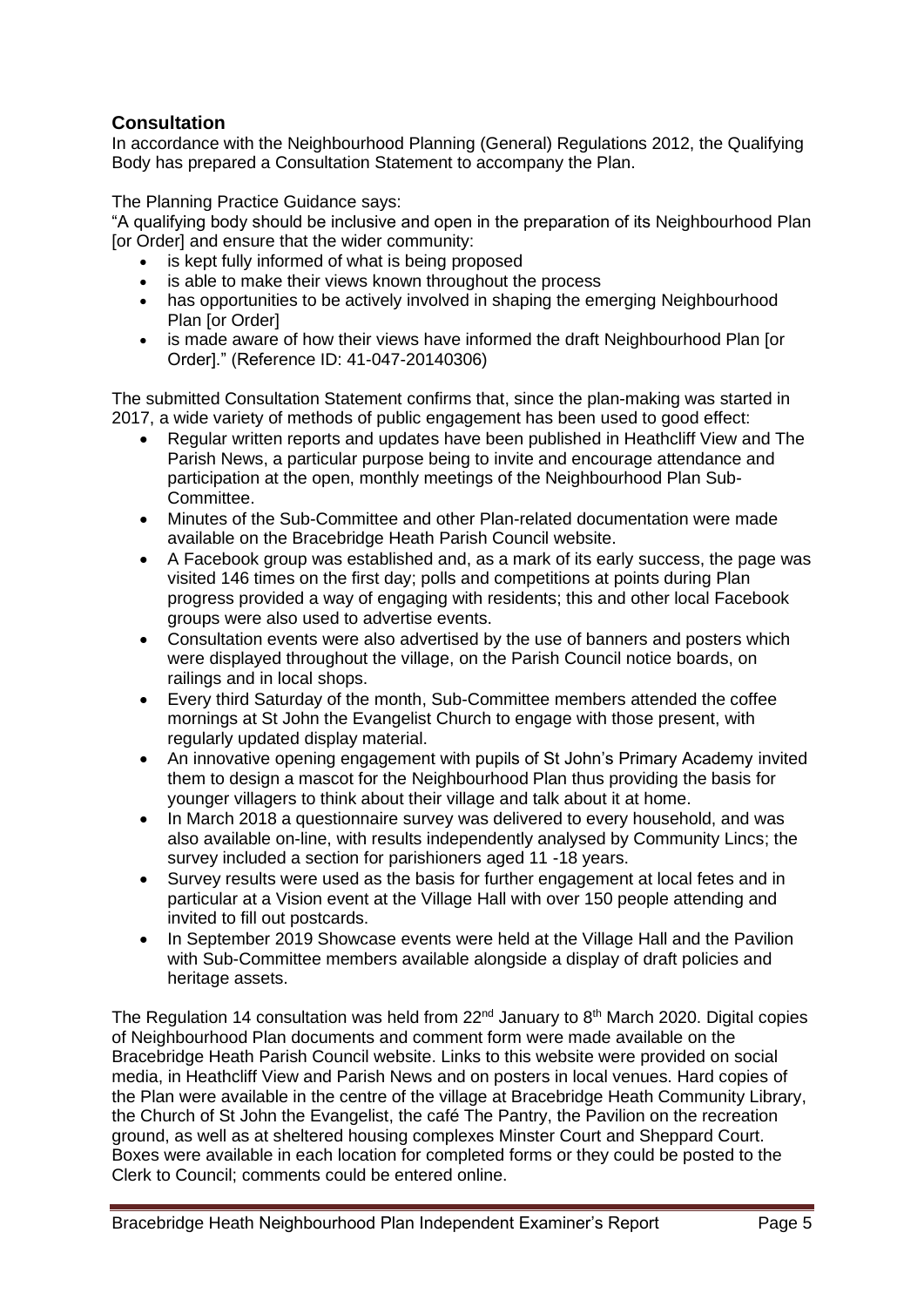During the Regulation 14 consultation members of the Neighbourhood Plan sub-committee held open consultation events at the Library, Minster Court, Sheppard Court and St John the Evangelist Church. Statutory Consultees were consulted by email with access to the draft Neighbourhood Plan and the comment sheet. The many responses to the consultation are shown in the Consultation Statement with details of how these comments influenced the redrafting of the Plan prior to submission.

Accordingly, overall, I am satisfied that the consultation process accords with the requirements of the Regulations and the Practice Guidance and that, in having regard to national policy and guidance, the Basic Conditions have been met. In reaching my own conclusions about the specifics of the content of the Plan I will later note points of agreement or disagreement with Regulation 16 representations, just as the Qualifying Body has already done for earlier consultations. That does not imply or suggest that the consultation has been inadequate, merely that a test against the Basic Conditions is being applied.

# **Representations Received**

Consultation on the submitted Plan, in accordance with Neighbourhood Planning Regulation 16, was undertaken by North Kesteven District Council from Monday 12<sup>th</sup> April to Monday 7<sup>th</sup> June 2021. I have been passed the representations – 15 in total – which were generated by the consultation and which are included alongside the submitted Plan on North Kesteven District Council's Neighbourhood Planning website. I have not mentioned every representation individually within this Report but this is not because they have not been thoroughly read and considered in relation to my Examiner role, rather their detail may not add to the pressing of my related recommendations which must ensure that the Basic Conditions are met.

# **The Neighbourhood Plan**

Bracebridge Heath Parish Council is to be congratulated on its extensive efforts to produce a Neighbourhood Plan for their area that will guide development activity over the period to 2040. I can see that a sustained effort has been put into developing a Plan around a vision for Bracebridge Heath:

"The village will:

- encourage exciting local cultural, educational and business opportunities, benefitting the community as a whole;
- identify and celebrate our proud village heritage by conserving our historical characteristics;
- protect existing, and promote the creation of new green open spaces. This will nurture a healthy environment and encourage the survival and growth of native flora and fauna within the designated area."

The Plan document is well presented with a combination of text, images and Policies that are, subject to the specific points that I make below, well laid out and helpful for the reader. The Plan has been kept to a manageable length by not overextending the potential subject matter and the coverage of that.

It is an expectation of Neighbourhood Plans that they should address the issues that are identified through community consultation, set within the context of higher-level planning policies. There is no prescribed content and no requirement that the robustness of proposals should be tested to the extent prescribed for Local Plans. Where there has been a failure by the Qualifying Body to address an issue in the round, leading to an inadequate statement of policy, it is part of my role wherever possible to see that the community's intent is sustained in an appropriately modified wording for the policy. It is evident that the community has made positive use of "direct power to develop a shared vision for their neighbourhood and shape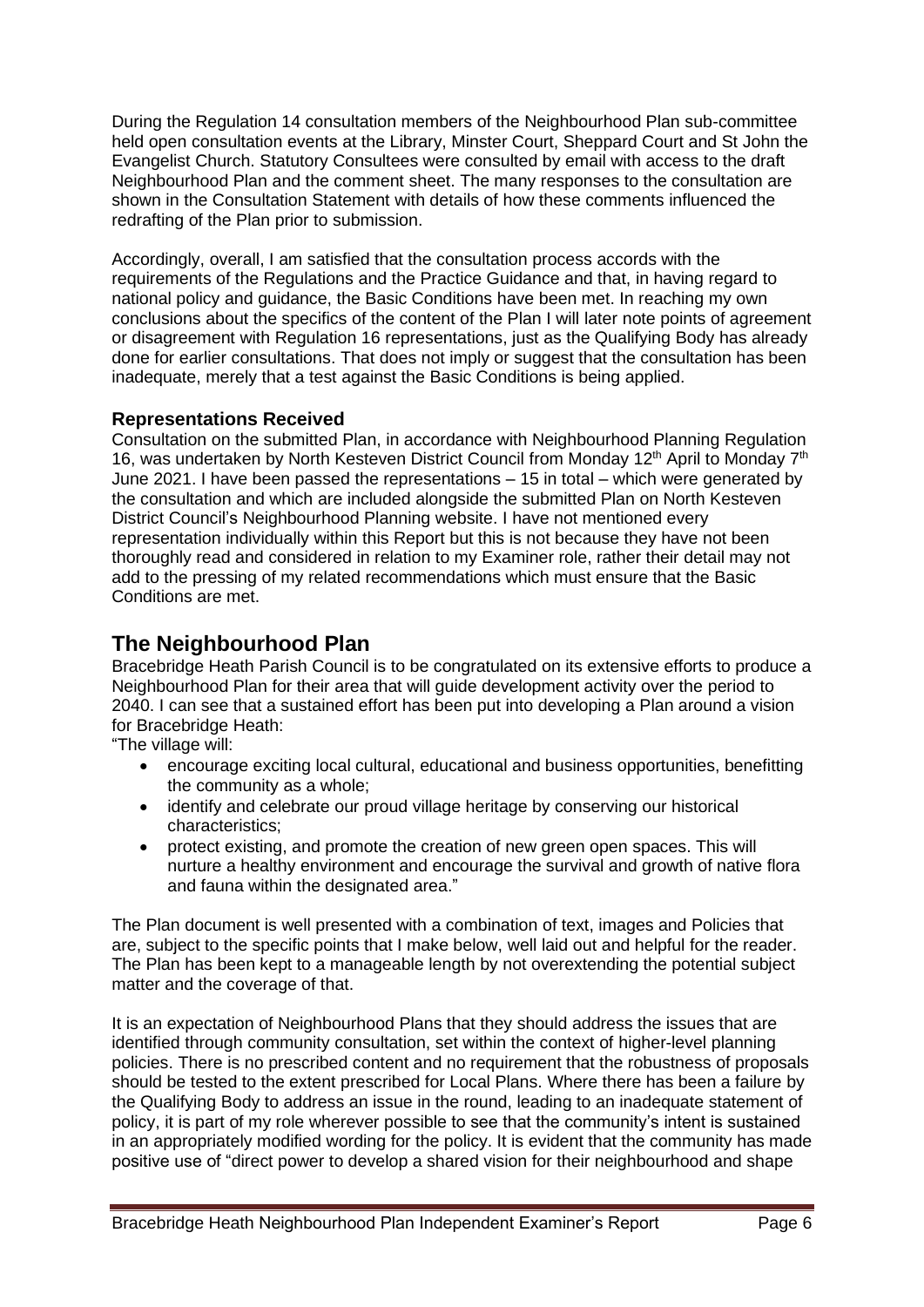the development and growth of their local area" (Planning Practice Guidance Reference ID: 41-001-20140306).

Individually I can see that the Policies address legitimate matters for a Neighbourhood Plan as identified with the community. I will later look at the Policies in turn so as to ensure that the Basic Conditions are met, which include an obligation to be in general conformity with Local Plan strategic policies. Having considered all the evidence and representations submitted as part of the Examination I am satisfied that the submitted Plan has had regard to national planning policies and guidance in general terms. It works from a positive vision for the future of the Neighbourhood Area and promotes policies that are, subject to amendment to variable degrees, proportionate and sustainable. The Plan sets out the community's priorities whilst seeking to identify and safeguard Bracebridge Heath's distinctive features and character. The plan-making had to find ways to reconcile the external challenges that are perceived as likely to affect the area with the positive vision agreed with the community. All such difficult tasks were approached with transparency, with input as required and support from the North Kesteven District Council.

However, in the writing up of the work into the Plan document, it is sometimes the case that the phraseology is imprecise, not helpful, or it falls short in justifying aspects of the selected policy. This is not uncommon in a community-prepared planning document and something that can readily be addressed in most instances. Accordingly, I have been obliged to recommend modifications so as to ensure both clarity and meeting of the 'Basic Conditions'. In particular, Plan policies as submitted may not meet the obligation to "provide a practical framework within which decisions on planning applications can be made with a high degree of predictability and efficiency" (NPPF para 17). I bring this particular reference to the fore because it will be evident as I examine the policies individually and consider whether they meet or can meet the 'Basic Conditions'.

### **Basic Conditions**

The Independent Examiner is required to consider whether a Neighbourhood Plan meets the "Basic Conditions", as set out in law following the Localism Act 2011; in December 2018 a fifth Basic Condition was added relating to the Conservation of Habitats and Species Regulations 2017. In order to meet the Basic Conditions, the Plan must:

- •have regard to national policies and advice contained in guidance issued by the Secretary of State;
- •contribute to the achievement of sustainable development;
- •be in general conformity with the strategic policies of the Plan for the area;
- •be compatible with European Union (EU) and European Convention on Human Rights (ECHR) obligations;
- •not breach the requirements of Chapter 8 of Part 6 of the Conservation of Habitats and Species Regulations 2017(d).

The submitted Basic Conditions Statement has very helpfully set out to address the issues in relation to these requirements in the same order as above and has tabulated the relationship between the policy content of the Plan and its higher tier equivalents. I note that the Local Plan is the Central Lincolnshire Local Plan adopted in 2017. As the Neighbourhood Plan does not allocate land for development and is supportive of Bracebridge Heath's rural features, I am satisfied that the making of the Plan will not breach the Basic Condition relating to the Habitats and Species Regulations 2017.

I have examined and will below consider the Neighbourhood Plan against all of the Basic Conditions above, utilising the supporting material provided in the Basic Conditions Statement and other available evidence as appropriate.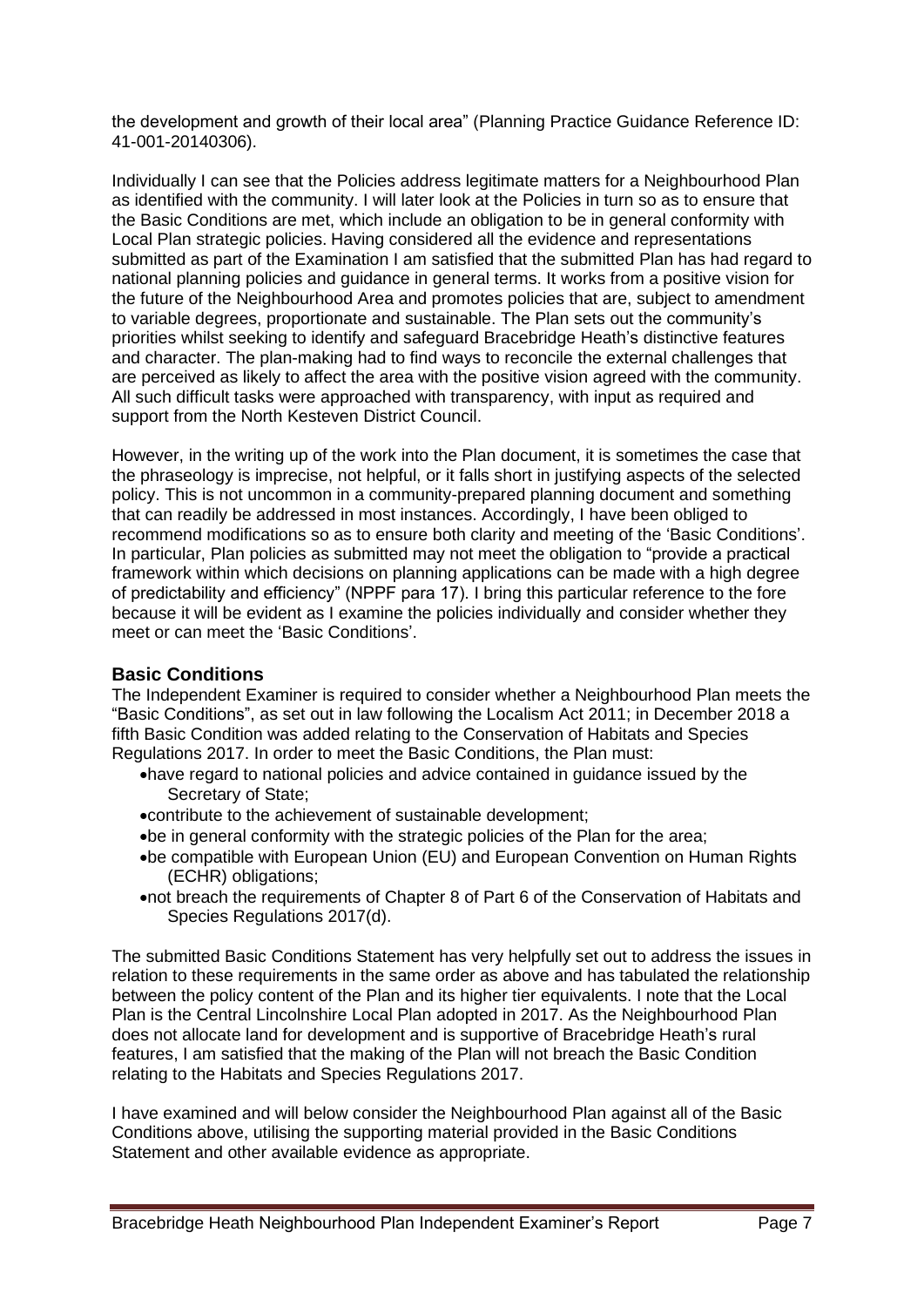# **The Plan in Detail**

I will address the aspects of the Neighbourhood Plan content that are relevant to the Examination in the same sequence as the Plan. Recommendations are identified with a bold heading and italics, and I have brought them together as a list at the end of the Report.

#### **Front cover**

A Neighbourhood Plan must specify the period during which it is to have effect. I note that there is a prominent reference to the Plan period 2020 – 2040 on the front cover. The Qualifying Body has explained: "A 20-year period was adopted because it was felt that this would align with a likely timescale for the implementation of the SEQ" [new community]. The footnote reference to "Final Draft" can now be removed.

### **Foreword**

Since much of the content here is later repeated or has served its consultation purpose, the Foreword can now be deleted.

#### **Introduction**

Sometimes the correct choice of words is important. The Neighbourhood Plan is required to include a map showing the designated "Neighbourhood Area" as distinct from "The Neighbourhood Plan Area". The title and references to Map 1 therefore need correction.

#### *Recommendation 1:*

*1.1 On the front cover and all later references amend the footnotes to remove "Final Draft".*

*1.2 Delete the content of the Foreword.*

*1.3 Under the heading "Introduction", amend the first sentence of paragraph 4 to replace "The parish area shown in Map 1 below was designated as the area covered by Bracebridge Heath parish" with 'The area covered by Bracebridge Heath Parish (as shown on Map 1) was designated a Neighbourhood Area'; in the second sentence replace "Plan area" with 'Area'.* 

*1.4 Amend the title of Map 1 to delete "Plan".*

# **1. Why are we creating a Neighbourhood Plan?**

No comments.

### **2. The Neighbourhood Plan Process**

No comments.

### **3. A brief history of Bracebridge Heath**

To avoid confusion, the reference to the "Council website" immediately under the section title should be amended to read the Parish Council and a hyperlink to the referenced document would also be helpful.

#### **4. Bracebridge Heath Today**

No comments.

### **5. Community Vision**

No comments.

#### **6. Community Objectives**

I regard these as a record of the outcome of the consultation process.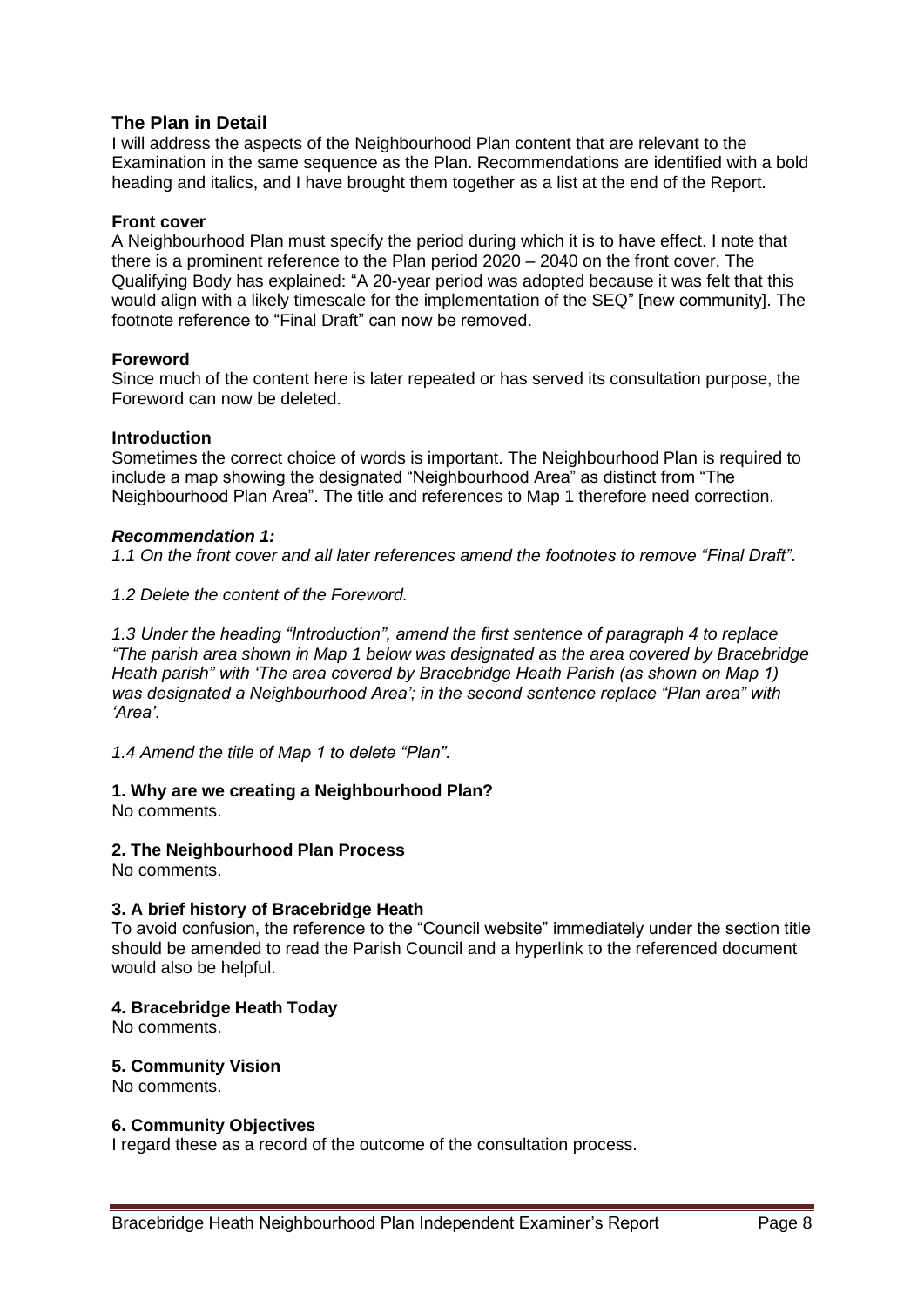#### *Recommendation 2:*

*Immediately under the heading "3. A brief history of Bracebridge Heath", replace "Council website" with 'Parish Council website: https://bracebridgeheath.parish.lincolnshire.gov.uk/downloads/file/25/bracebridge-heath-character-profile '.*

#### **7. Housing Growth**

Paragraph 13 of the NPPF notes that Neighbourhood Plans "should shape and direct development that is outside of [the] strategic policies. Local strategic policy includes for the provision for the South East Quadrant Sustainable Urban Extension and I note that the Qualifying Body has acknowledged the need to avoid conflict with that commitment.

Section 7 has proved controversial with some representations noting a discordance between the introductory text and the Policy that follows. Since it is the Policy itself to which planning applicants will have to show regard, arguably the preamble is of little consequence. However, the supporting text is supposed to provide evidence to justify the related Policy. Instead, significant parts of the preamble are not evidence but assertions. These therefore tend to undermine the authority of the Policy rather than support it.

Whilst I note that community views are provided, these are only based on community preferences, whereas planning policy must develop requirements based on hard evidence. It is noted that "It was clear from the consultation that parishioners do not want flats, terraced housing or three storey dwellings", whereas, as the local authority has pointed out, the tabulation shows these as supported less but not ruled out completely. If, as is suggested in the text, all new dwellings were to be "single storey detached properties with three bedrooms and a larger garden" it is unlikely that any affordable housing would be feasible. Similarly, it is asserted that "A significant amount of on street parking in the newer residential developments makes it difficult to navigate and results in potential road safety issues" but these issues are not quantified. If significantly larger areas are expected for parked cars there is a direct conflict with Policy 2 which requires that new housing will "reflect existing local character through …. delivery of a layout that reflects the surrounding pattern of development including in terms of built form, plot sizes, bulk and scale." Lowered housing densities will also affect scheme viability and the NPPF (para 122) requires that "Planning policies and decisions should support development that makes efficient use of land". The Highway Authority points out that on-street parking can have a beneficial effect on traffic calming and, therefore, one aspect of safety.

Further, it is asserted that (Policy 2) "New developments within or immediately adjoining the village will typically be of one or two storeys to reflect the local character" but representations point out that the Character Profile document identifies that there are already 3 storey dwellings within the village. And the survey data doesn't show nil support for 3 storey dwellings. The Policy might therefore more positively acknowledge in what limited circumstances 3 storeys can be appropriate, not least because permitted development rights now allow for additional storeys to be added to existing dwellings. However, the Qualifying Body has not further explored that approach.

The local authority and representations have pointed out that, since the Plan's Regulation 14 consultation, a Broad Concept and Design Code has been adopted for the South East Quadrant Sustainable Urban Extension. This is a strategic initiative and the Neighbourhood Plan cannot be seen to conflict with the content of that document; that may require some amendments to Policy for clarity on this point.

The Qualifying Body has responded to these points: "Whilst we recognise that our consultations do not have the rigour to form a housing needs assessment, we would like to include a preference for house types within Bracebridge Heath. This is beneficial for existing and new residents of the village to obtain housing that meets their needs but it is also helps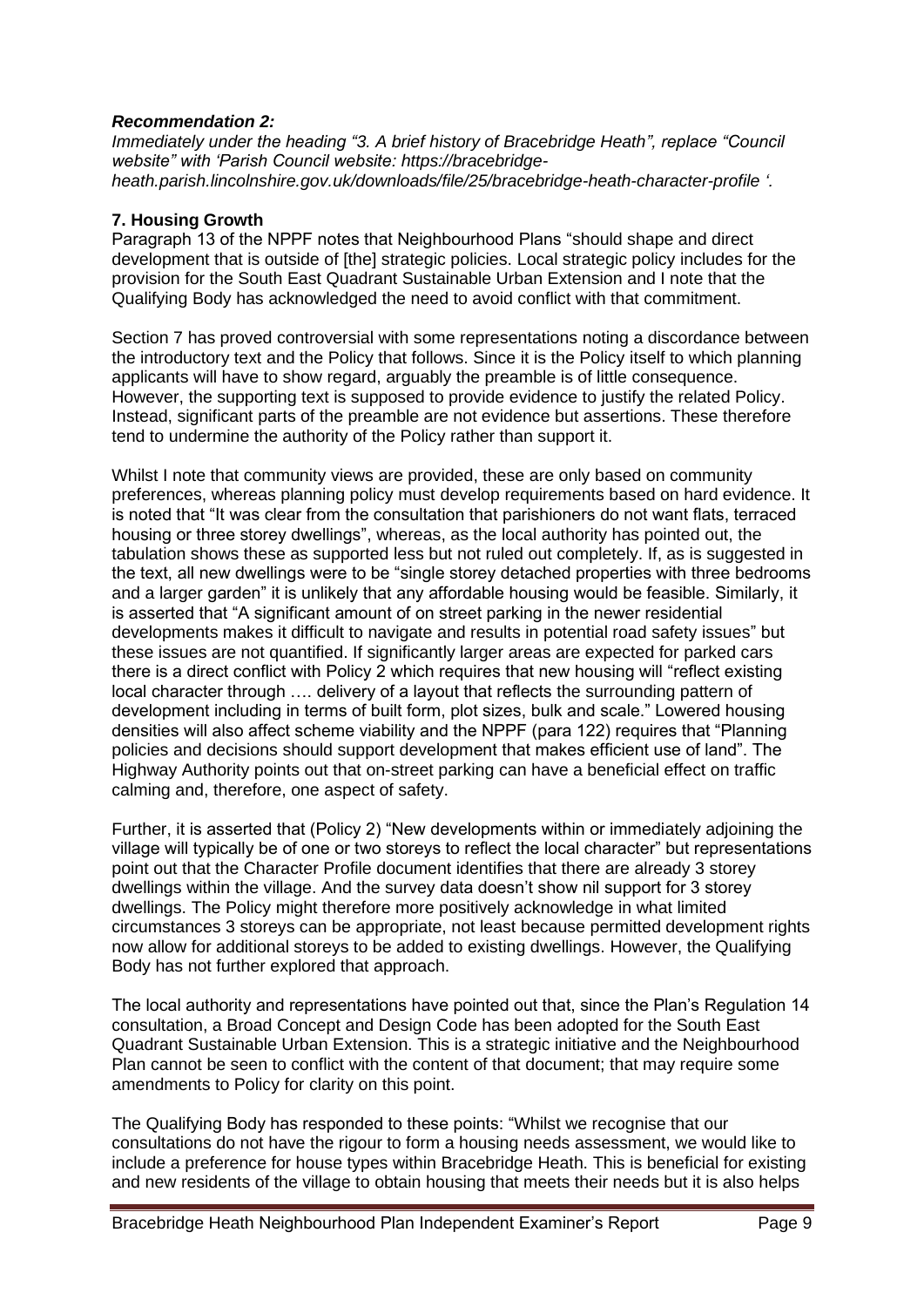to prevent properties remaining empty because they do not meet market need. We accept the suggested change from NKDC regarding paragraph 7.14 and are happy to amend accordingly."

Looking at the wording of the related Policies in turn:

**Policy 1:** The use of the phrase "All new schemes including residential development" is, I imagine, used so as to include mixed use "schemes", but 'Residential developments' would be sufficiently explanatory.

**Policy 2**: Since the Neighbourhood Plan Regulation 14 public consultation a Broad Concept Plan and Design Code has been adopted for the South East Quadrant Sustainable Urban Extension (SUE); the first part of the Policy will therefore need amendment to clarify that it does not relate to the South East Quadrant SUE. In that first element it is not clear what "internally" is suggesting since planning has a very limited influence on internal detailing; the Qualifying Body has responded "We accept … that space standards are prescribed in other national planning policies and documents and this may not be appropriate here".

In 2a it is difficult to comprehend what "feature walls in contracting [corrected as 'contrasting'] colours/materials" might be suggesting, and why; the Qualifying Body has responded "The purpose behind this element was to ensure that new developments had similar characteristics to existing residential areas and to encourage some integrated design features throughout the parish. We are happy to include the wording suggested by the local authority at this point"; that wording is therefore the basis of my Recommendation.

The local authority has noted that element 3 is aligned with Local Plan Policy LP18.

In element 4 it is unclear what "In addition" at the beginning is suggesting and the Qualifying Body has explained that this is "in addition to parts 1 to 3…". It is also difficult to comprehend what might said to constitute "overdevelopment" and nothing is lost by its omission.

In element 5, since the Policy criteria are not measurable, it may be difficult to gauge when a criterion has "not been met"; the Qualifying Body has suggested revised words that provide the basis of my Recommendation.

The local authority has suggested adding, and the Qualifying Body has agreed, a sixth element: '6. Development proposals within the South East Quadrant Sustainable Urban Extension should be consistent with the adopted North Kesteven Broad Concept Plan and Design Code'; a source reference is needed for this document.

**Policy 3:** Whilst the Highway Authority doesn't disagree with the scale of parking provision, they "consider these guidelines and not 'standards' because we assess each plot and site on an individual basis. These parking spaces do not need to be provided on plot, providing parking has otherwise been considered in good street design." The local authority however considers that the requirement for 2 parking spaces per 1 bed dwelling is "unusually high and could undermine the viability of such developments". The local authority is also concerned that the expectation for visitor parking is "unreasonable" given that the on-site parking spaces for 2 – 4 bedroom properties would normally be expected to be inclusive of spaces for guests. The local authority has added that 1 parking space per 4 flatted dwellings would be reasonable. Other representations note that Policy 3 is inconsistent with the Design Code for the South East Quadrant Sustainable Urban Extension.

The divergences from higher level policy are not justified without evidence. In particular it has not been explained how evidence from the 2011 Census and Office of National Statistics 2018 might justify the specific parking requirements that have been determined. As set out at paragraph 105 of the NPPF, "if setting local parking standards for residential and non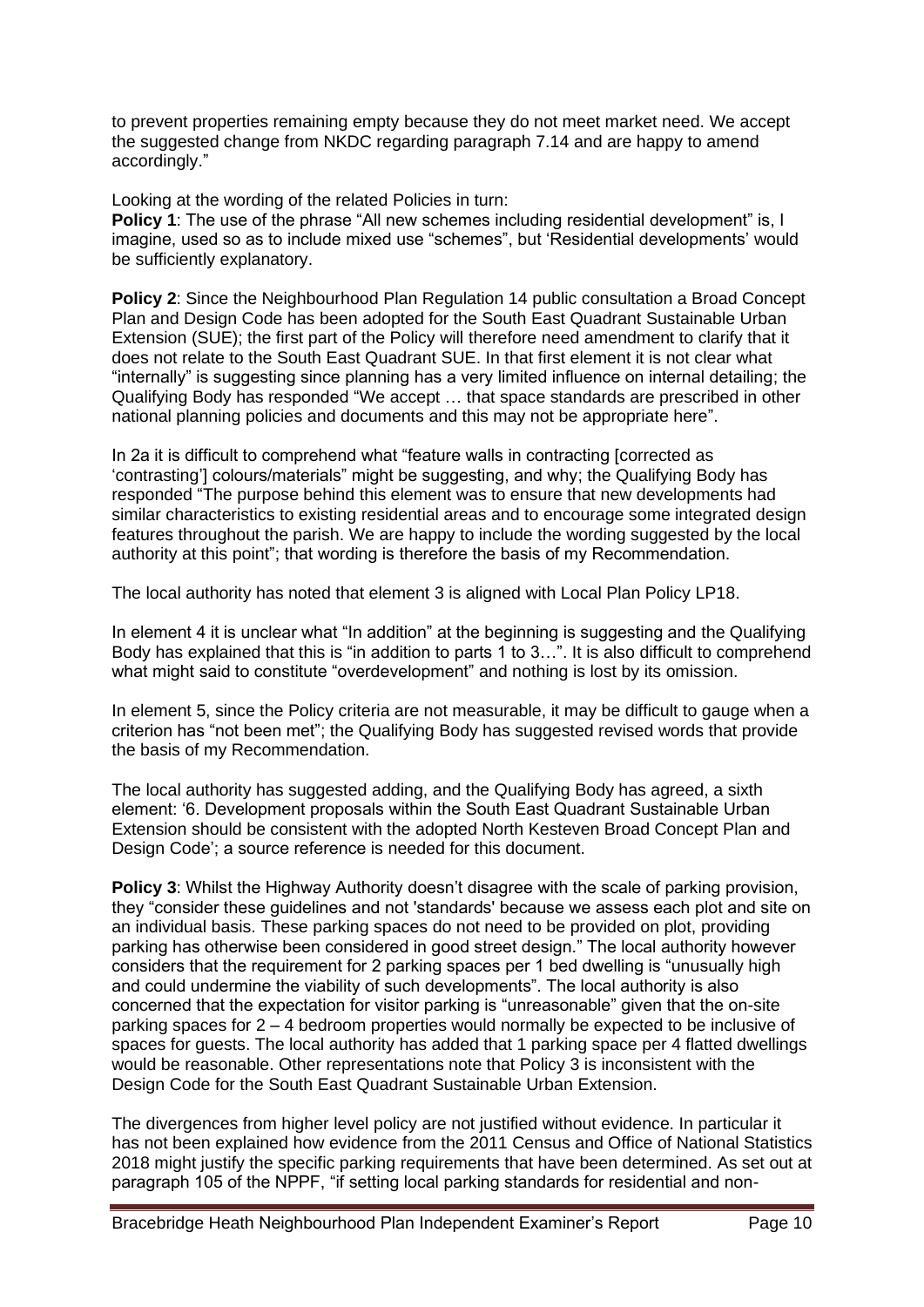residential development, policies should take into account: a) the accessibility of the development; b) type, mix and use of development; c) the availability of and opportunities for public transport; d) local car ownership levels". The Qualifying Body has responded: "Comments about parking provision are noted and reluctantly some alterations will be made." I don't believe that the local authority parking standards – which may change over time – need to be repeated in the Plan.

As I read element 3 it requires 3 car charging points per 4 bed dwelling (plus the visitor parking space) but no evidence is provided to indicate that such a density of provision per household is justified. The Qualifying Body has agreed that amendment is required.

The local authority has queried the application of element 4 and its accommodation within site layouts: "in a scheme of a number of houses with driveways where would shared visitor parking be located" to be useable? The local authority notes that the point about on-street parking is made in element 6 so it suggests that element 4 is best deleted; the Qualifying Body agreed.

In relation to element 6 the local authority has suggested that deliverability could be helped by rewording to: 'Proposals likely to result in excessive unplanned on-street parking will not be supported" which seems to accord with the approach taken by the Highway Authority, with their emphasis on road safety. The Qualifying Body agreed.

**Policy 4**: The local authority accepts that this Policy is consistent with the Local Plan subject to an amendment clarifying that it is a 'cycle space' that is required.

### *Recommendation 3:*

*Under the heading "Housing Growth": 3.1 In the second sentence of paragraph 7.4 replace "did not support" with 'were less supportive of'.*

*3.2 In paragraph 7.6 delete the second sentence since the matter is the subject of the following paragraph.*

*3.3 In paragraph 7.7 delete the last sentence since the evidence suggested is not provided.*

*3.4 In paragraph 7.9 omit the last two sentences since there is no supporting evidence.*

*3.5 In paragraph 7.10, second bullet point, omit the second sentence since it is already dated.*

*3.6 Delete paragraph 7.14 since it does not accord with the related table and duplicates a point made earlier.*

*3.7 Within Policy 1: 3.7.1 Delete "1.".*

> *3.7.2 Replace "All new schemes including residential development" with 'Residential development proposals'.*

*3.8 Within Policy 2:*

*3.8.1 Reword element 1 as: 'New developments within or immediately adjoining the village, but not within the South East Quadrant SUE, will typically be of one or two storeys.'*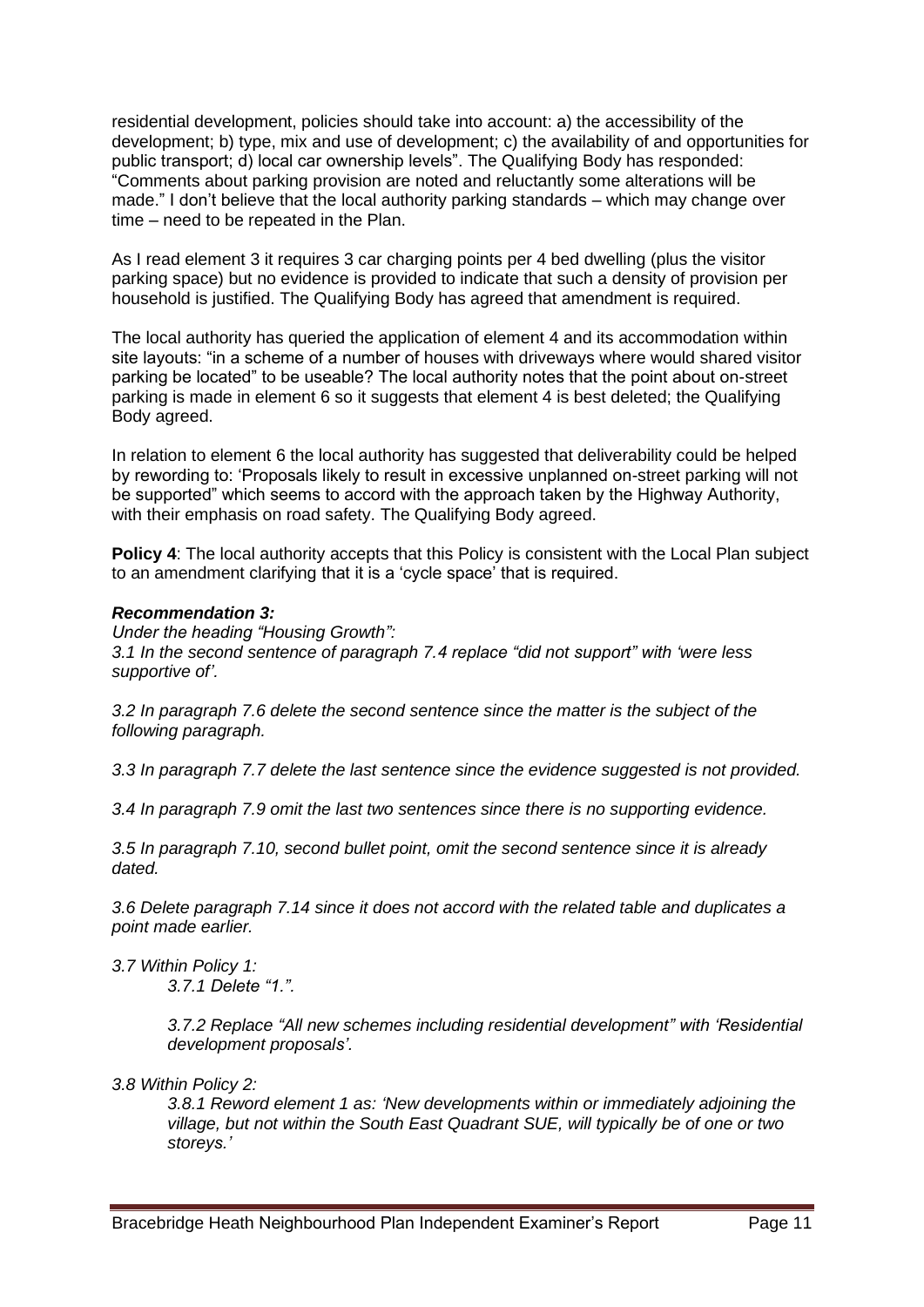*3.8.2 In element 2 delete ", both internally to each dwelling and externally" and replace 2a with 'delivery of a layout that reflects or improves upon the surrounding pattern of development wherever possible, including:*

- *in terms of built form, plot sizes, bulk and scale:*
- *use of high-quality materials that reflect the development's context;*
- *good use of brickwork detailing.'*

*3.8.3 In element 4 replace bullet points with letters a – e; amend the wording of a by replacing "In addition" with 'In addition to parts 1 -3 of this Policy'; amend the wording of c by deleting "and not resulting in overdevelopment".*

*3.8.4 Reword element 5 as: 'Development proposals should demonstrate how the above criteria, and the Neighbourhood Character Profile, have informed the design'.*

*3.8.5 Add an element as follows: '6. Development proposals within the South East Quadrant Sustainable Urban Extension should be consistent with the adopted North Kesteven Broad Concept Plan and Design Code (www.nkesteven.gov.uk/residents/planning-and-building/planning/planningpolicy/supplementary-planning-guidance-lincoln-south-east-quadrant/)'.*

### *3.9 Within Policy 3:*

*3.9.1 Reword element 2 as: 'Adequate off-street car parking should be provided for the scale of the proposed scheme, well positioned in relation to the main building access point(s).'*

*3.9.2 Reword element 3 as: 'Proposals should provide the infrastructure for charging electric plug-in vehicles.'*

*3.9.3 Delete element 4 and renumber subsequent elements accordingly.*

*3.9.4 Reword element 6 as: ''Proposals likely to result in excessive unplanned onstreet parking will not be supported.'*

*3.10 Amend Policy 4 element 2 to add 'space' between "cycle" and "per".*

As amended Policies 1 - 4 meet the Basic Conditions.

### **Affordable Housing**

It would seem that this section should be numbered section 8.

There are dangers in providing "summaries" of matters set down through legislation, not least because the summary may be out of date, as is the case with paragraph 8.1 and the related Glossary entry. It is more appropriate to provide a document reference and hyperlink.

As the affordable housing requirement for developments is set outside of the Neighbourhood Plan, as noted, paragraphs 8.6 and 8.7 are not appropriate.

There is an evident disparity between the pre-amble text to Policy 5 and the content of the Policy itself. It is questionable whether Policy 5 is a land-use policy (and whether its complexity is appropriate) since the Plan doesn't actually have a related policy to allocate a site for new housing. Representations assert that decisions on who gets the new affordable housing (a term which covers a broad range of delivery types) should be based on need and income rather than current location. At the least, the Policy might be viewed as disproportionate given the (unquantified) level of affordable housing need likely to arise from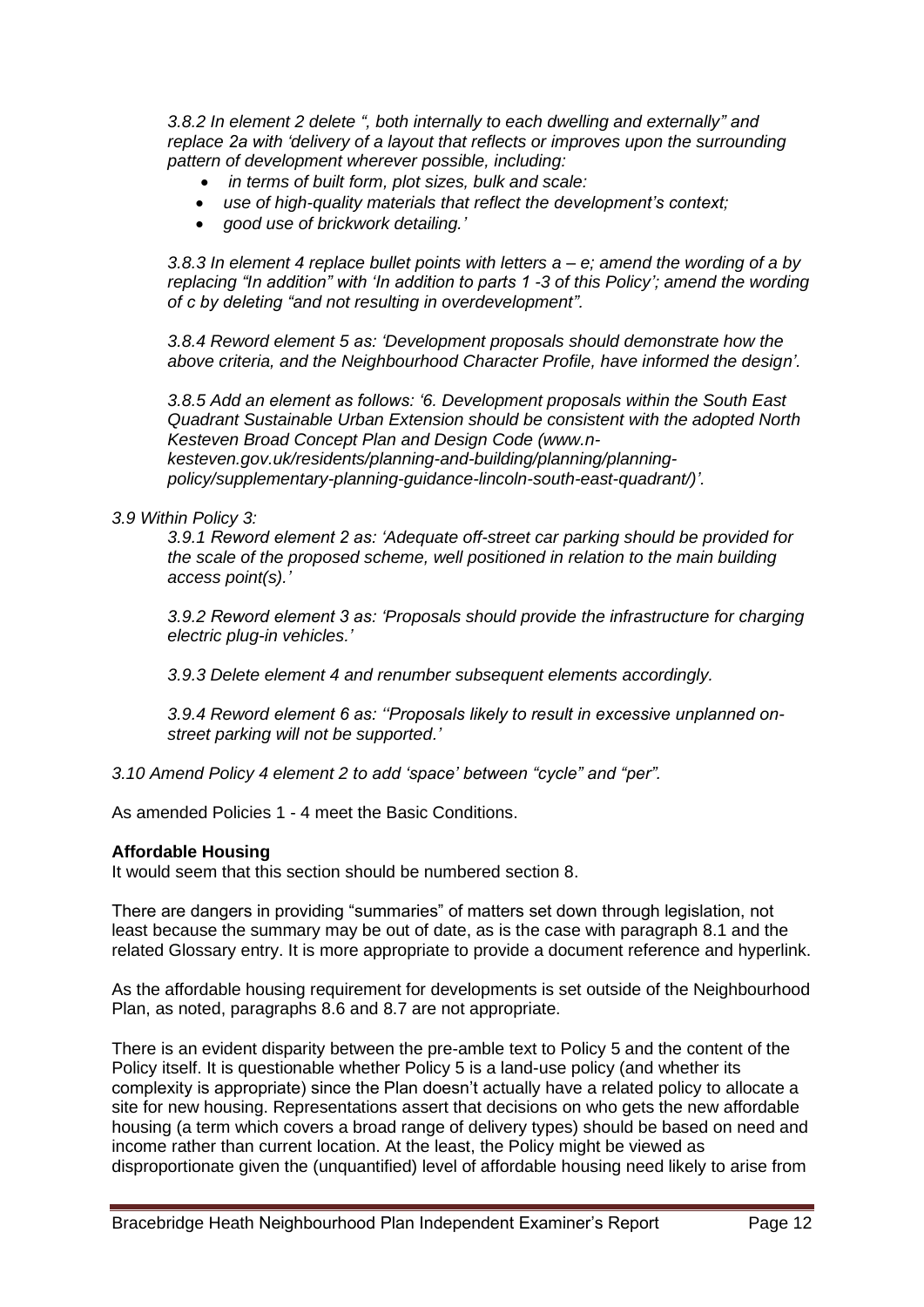the population of Bracebridge Heath vs the significant scale of new housing (quantified) to be constructed, the majority of which will fall within a new community separated from Bracebridge Heath. The local authority has noted that "similar policies have been included in other made neighbourhood plans". The local authority also suggests that this Policy is consistent with Local Plan Policy LP11 but I note the significant difference in level of prescription. The local authority has also queried the intention of the last bullet point; as worded it would seem to provide the same prioritisation for all people who work in North Kesteven District, but not in Bracebridge Heath itself?

The Qualifying Body responded that "The intention behind this policy was to enable existing residents the opportunity to move within the parish and obtain housing suitable for their needs. Advice was sought on the wording of this policy and its deliverability. The final wording was a result of several revisions and suggestions from NKDC to ensure it aligns to the prioritisation of affordable housing applied at the district level." Accordingly, the only two amendments I will recommend are:

i. Introductory words to make the link with the new construction;

ii) To address the clarification suggested by the local authority.

#### *Recommendation 4:*

*Under the heading "Affordable Housing": 4.1 Amend the title to include '8.'.*

*4.2 Amend paragraph 8.1 to read: 'Affordable housing is essentially housing for sale or rent, for those whose needs are not met by the market (including housing that provides a subsidised route to home ownership and/or is for essential local workers). However, under planning regulations, affordable housing has a specific definition. The full definition can be found in the National Planning Policy Framework 2021 (NPPF www.gov.uk/government/publications/national-planning-policy-framework--2) Annex 2.'*

*4.3 Delete paragraphs 8.6 & 8.7.*

#### *4.4 Within Policy 5:*

*4.4.1 Delete "1." and remove the unnecessary capitalisation of words.*

*4.4.2 Replace the first sentence with 'At completion, priority for the new affordable housing will be given to people with a local connection whose needs are not met by the open market.'*

*4.4.3 Amend the second sentence to add, between "evidence" and "that", 'to the satisfaction of the local authority'.*

*4.4.4 Replace the last bullet point with: 'Their current main place of permanent work is within the Parish or the neighbouring NKDC area and has been for a continuous period of twelve months."*

As amended Policy 5 meets the Basic Conditions.

### **9. Historic Character**

NPPF paragraph 189 supports the conservation of heritage assets as an "irreplaceable resource". The Appendix B list is admirably presented. It would appear that an unstated expectation of Policy 6 is that the heritage assets now identified are recognised as nondesignated heritage (whereas the designated assets are already protected by national policy; in this respect paragraph 9.13 should not confuse about the mechanism for designation). The local authority has suggested the addition of 'including those' before "identified in Appendix B" so as to accommodate assets that might be identified in the future.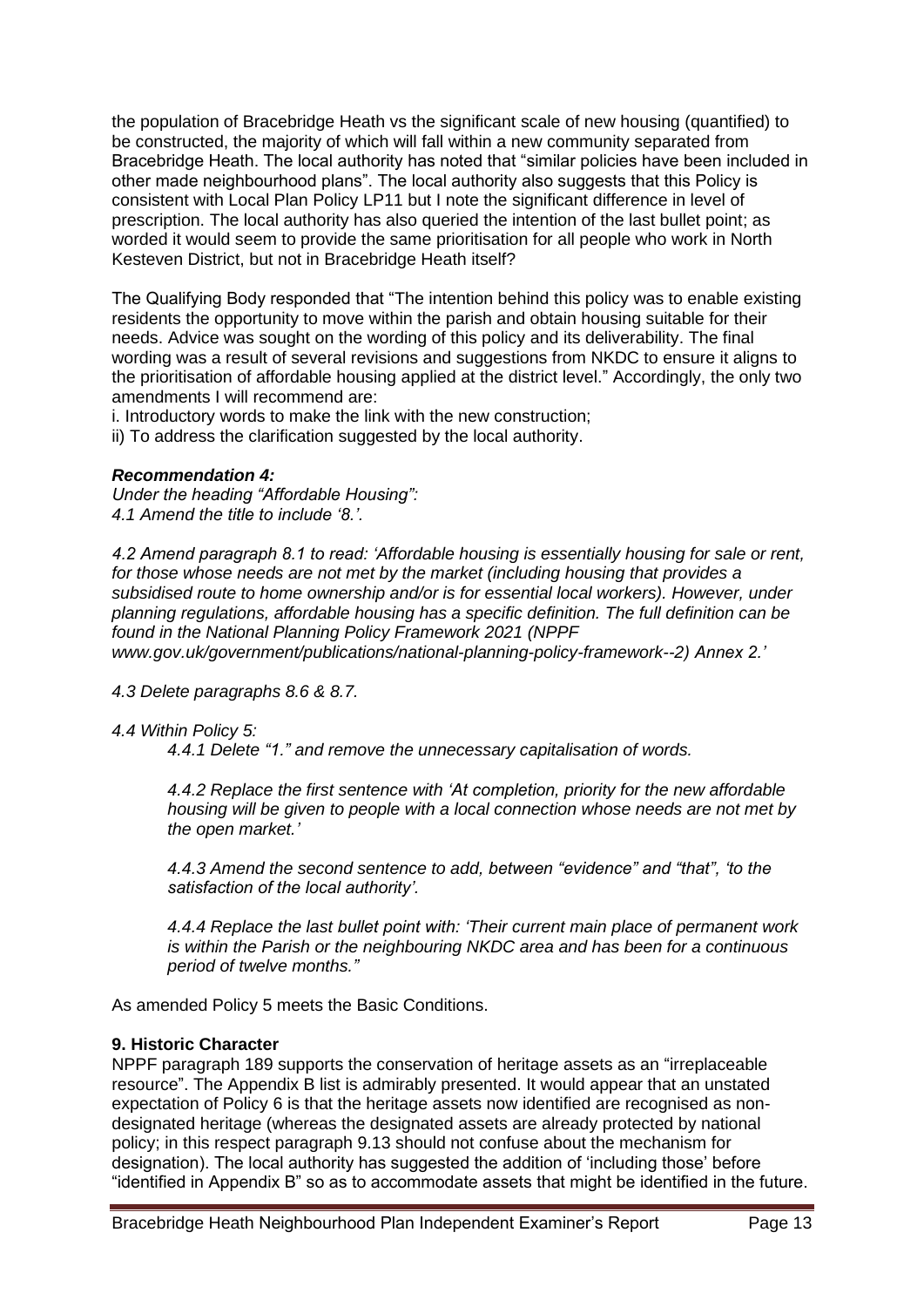Within the second paragraph of the Policy, it seems contradictory that "great weight" should be afforded to conserving assets when the second sentence acknowledges that the weight will be proportionate to the significance of the asset. Here a representation notes that "Policy 6 does not separate the requirements in relation to designated and non-designated heritage assets, therefore the wording should be amended in order to ensure that the policy is compliant with national and local policy." My Recommendations will address these points.

The Qualifying Body has commented: "We are happy to amend this policy in line with the comments made by NKDC" and they therefore will provide the basis for my Recommendations.

In relation to Policy 7, it is unclear, especially so without a pre-amble, why Policy 7 appears under "Historic Character" when the Policy wording suggests it is about economic value. The Qualifying Body has explained: "The St John's Craft Workshops have been included at this point because of their connection to the former St John's Hospital and the intrinsic historic value. These buildings are the last remaining buildings from the workshops and the farmyard buildings where patients used to work on a daily basis as part of their therapy. Therefore, this policy is about sustaining the use of these historic buildings." My Recommendations will follow this guidance; as a result of recent changes to Use Classes many changes of use will not require a consent and this must be acknowledged.

#### *Recommendation 5:*

*Under the sub-heading "9. Historic Character": 5.1 Delete the second sentence of paragraph 9.13.*

*5.2 Within Policy 6:*

*5.2.1 Add a new element to Policy 6 as follows: 'The non-designated heritage assets included in Appendix B are recognised for their historic significance, as detailed.'*

*5.2.2 Amend the existing element 1 to become element 2 as follows: '"Development proposals likely to affect a heritage asset, including those identified in Appendix B, must be accompanied by a heritage statement."*

*5.2.3 Amend the existing element 2 to become element 3 as follows: 'Where a development proposal directly or indirectly affects a non-designated heritage asset, support for that proposal will depend on a balanced judgement of the scale of any harm or loss, and the significance of the asset.'*

### *5.3 Within Policy 7:*

*5.3.1 Delete "1.".*

*5.3.2 Reword Policy 7 as follows: 'Where a planning consent is required, to be supported development proposals at the St John's Craft Workshops must demonstrate their compatibility with sustaining the use of these historic buildings as a group and their character.'*

As amended Policies 6 & 7 meet the Basic Conditions.

# **10. Commercial and Retail Uses**

Recent Government changes to planning policy have sought to make commercial use classes significantly more flexible. In that context the local authority has noted: "Should a scheme require permission for change of use, this policy provides a reasonable framework for ensuring that adequate attempts have been made to find occupiers within the current use". I accept that judgement.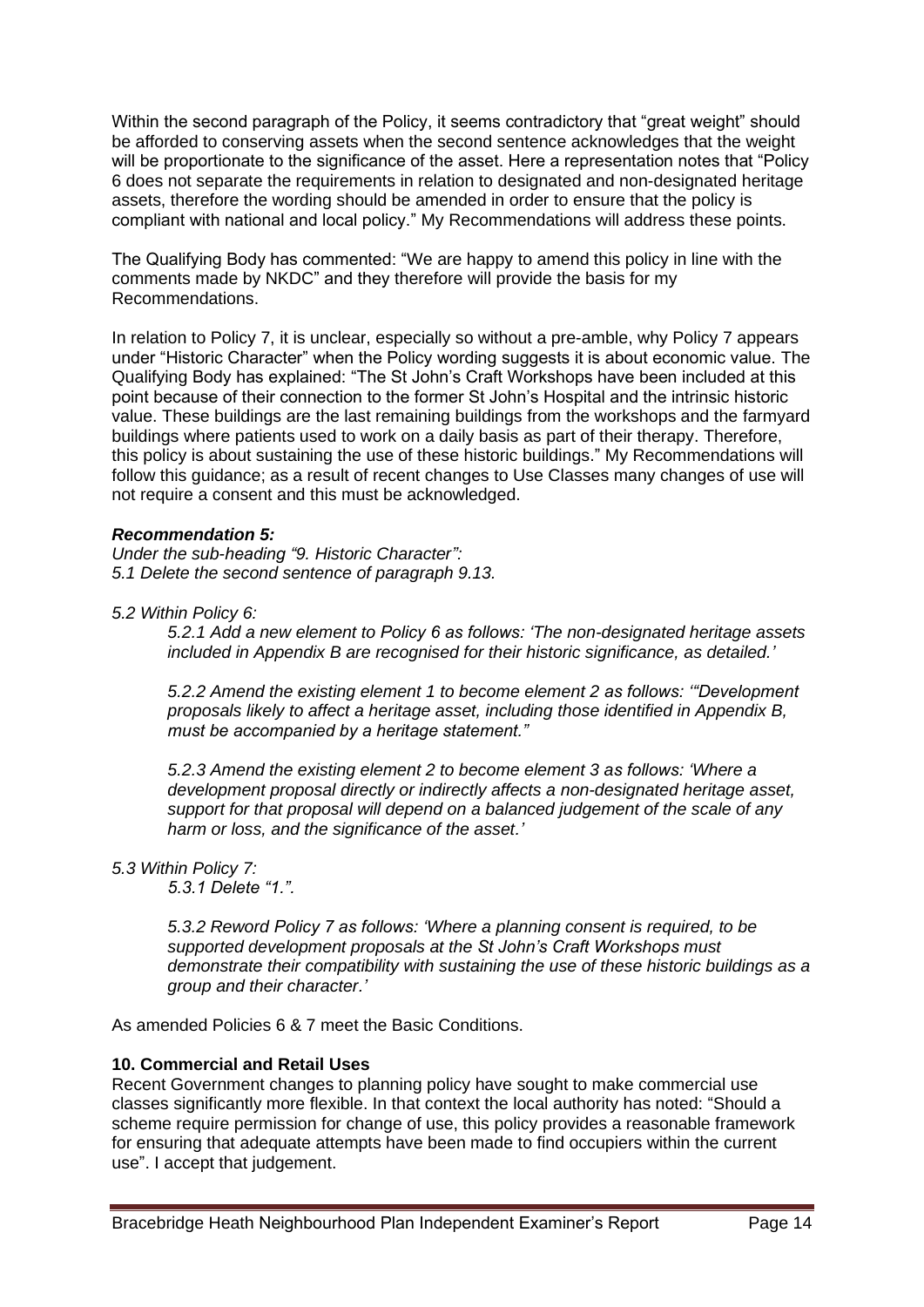It is unclear why it has been felt necessary to single out the access and parking needs of new facilities within the Bracebridge Heath Parish's South East Quadrant Sustainable Urban Extension; the Qualifying Body has accepted that this is inappropriate now that the Design Code for the SUE has been adopted.

The local authority has suggested the addition of 'any other future users or residents' at the end of element 1b to accommodate potential changes of use that would be possible under the present national use classes arrangements. The Qualifying Body has accepted the value of that amendment.

A representation queries why there is no policy to demonstrate how the retail offer can be improved. The Qualifying Body has responded: "The sub-committee looked at the possibility of improving the retail offer. It was decided, however, that without completely remodelling the centre of the village, that very few improvements could be made, particularly without losing the character of the centre of the village."

#### *Recommendation 6:*

*Under the heading "10. Commercial and Retail Uses": 6.1 To paragraph 10.3 add: '(see Map 4)'.*

*6.2 Within paragraph 10.9 delete "(Use classifications for shops and businesses is shown in Appendix E)".*

*6.3 Within Policy 8:*

*6.3.1 From element 1 delete "as shown on Map 4".*

*6.3.2 To element 1(b) add 'and any other future users or residents'.*

*6.3.3 Delete element 2 and renumber element 3 accordingly.*

*6.3.4 Within element 3 add a comma between "suitable" and "landscaped".*

As amended Policy 8 meets the Basic Conditions.

#### **11. Employment**

It is appropriate for a Neighbourhood Plan to consider local employment land uses within the NPPF context of sustainable development. However, to be useable Policy 9, which relates to a particular Estate, needs a map to locate the facility.

Looking at the wording of the Policies in turn:

#### **Policy 9**

The local authority has commented: "This policy provides some site-specific requirements for Sleaford Road Industrial Estate. The requirements are reasonable to ensure any developments at the estate do not result in conflicts with neighbouring uses or the character of the area. However, part 2 of the policy discusses the extension of the industrial estate, potentially into the South East Quadrant Sustainable Urban Extension. This is contrary to the recently adopted Broad Concept Plan for the SUE. As such, to avoid conflict, this part should be deleted. Generally, with the exception of the point above, this policy works alongside policy LP5 of the local plan." The Qualifying Body has accepted that the SEQ Policy is now more fully developed.

#### **Policy 10**

Helpfully the Policy wording is consistent with the equivalent Policy element for housing.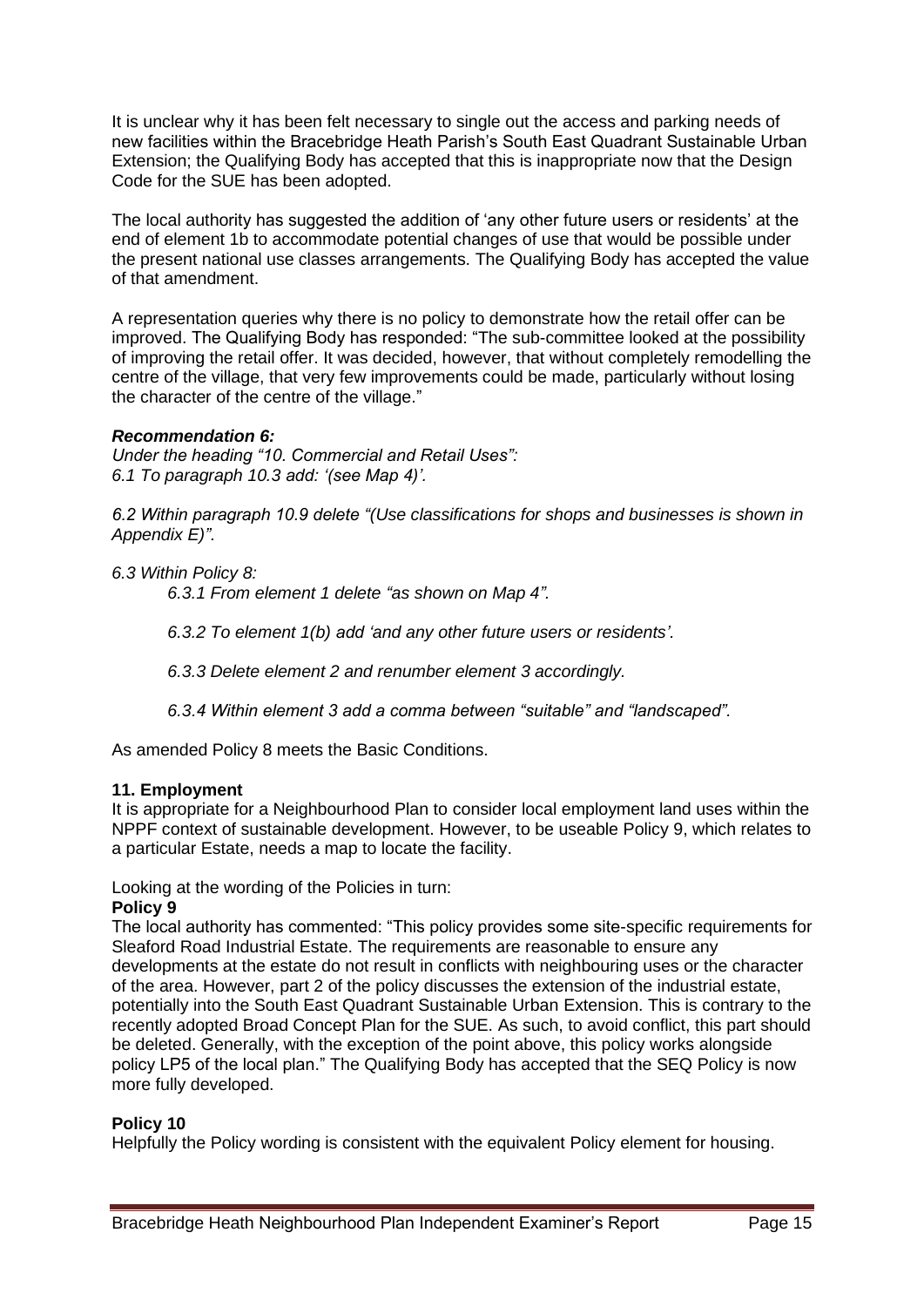# **Policy 11**

I note that the local authority is happy that Policy 11 works alongside Local Plan Policy LP5 and I accept that judgement. In bullet point two the wording, the County Council suggests, should be reworded to 'severe impact in terms of vehicle movements' to align with NPPF.

### *Recommendation 7:*

*Under the sub-heading "11. Employment": 7.1 Provide a Map 5 showing in outline the Sleaford Road Industrial Estate derived from the Policy Map of the Central Lincolnshire Local Plan; add to paragraph 11.4 '(see Map 5)'.* 

*7.2 Within Policy 9:*

*7.2.1 In the title delete "(including any extensions into the South East Quadrant)".*

*7.2.2 Delete element 2 and renumber element 3 accordingly.*

*7.3 Within Policy 10 delete "1.".*

*7.4.1 Delete "1.".*

*7.4.2 In bullet point two replace "not introduce adverse impacts" with 'not make a severe impact'.*

As amended Policies 9, 10 & 11 meet the Basic Conditions.

# **12. Community Facilities**

The local authority suggests that Policy 12 supports Local Plan Policy LP15 but I note a distinct difference between the Neighbourhood Plan and the Local Plan in what is said to amount to a community facility. In the Neighbourhood Plan it seems that everything that admits the public is a community facility whereas the Local Plan (and the NPPF) adopts the normal definition of facilities that "provide for the health and wellbeing, social, educational, spiritual, recreational, leisure and cultural needs of the community" (Central Lincolnshire Local Plan paragraph 4.9.2); by and large these are not commercial operations, although pubs are often regarded as community places. I question whether, for instance, it may be considered vital that a funeral director's is replaced like for like; in many instances permitted development will allow for changes, even to residential, that this Policy does not acknowledge. I therefore believe that the purely commercial activities need to be excluded from the ambit of this Policy. The Qualifying Body agreed.

A representation comments: "Where NHS commissioners can demonstrate that healthcare facilities are in need of reorganisation, which might include the disposal or development of a facility, there should be a presumption that such sites are suitable for other uses and should not be subject to restrictive policies." However, I note that presumption is not part of national planning policy. The Qualifying Body has commented: "With regard to the specific representation from the NHS, it is noted that a site may well be suitable for other uses. However, the policy is designed to restrict the uses of such land and buildings to facilities which have similar benefits for the community". The Policy in fact seeks to ensure that community facilities are retained for any continuing community benefit.

Within the Policy "community facilities" in element 1 become "valued community assets" in element 2; this type of confusion is unhelpful. Similarly, although the wording is different, the distinction being drawn between bullet points 2 & 3 in element 2 is not evident.

# *Recommendation 8:*

*Under the sub-heading "12. Community Facilities":* 

*<sup>7.4</sup> Within Policy 11:*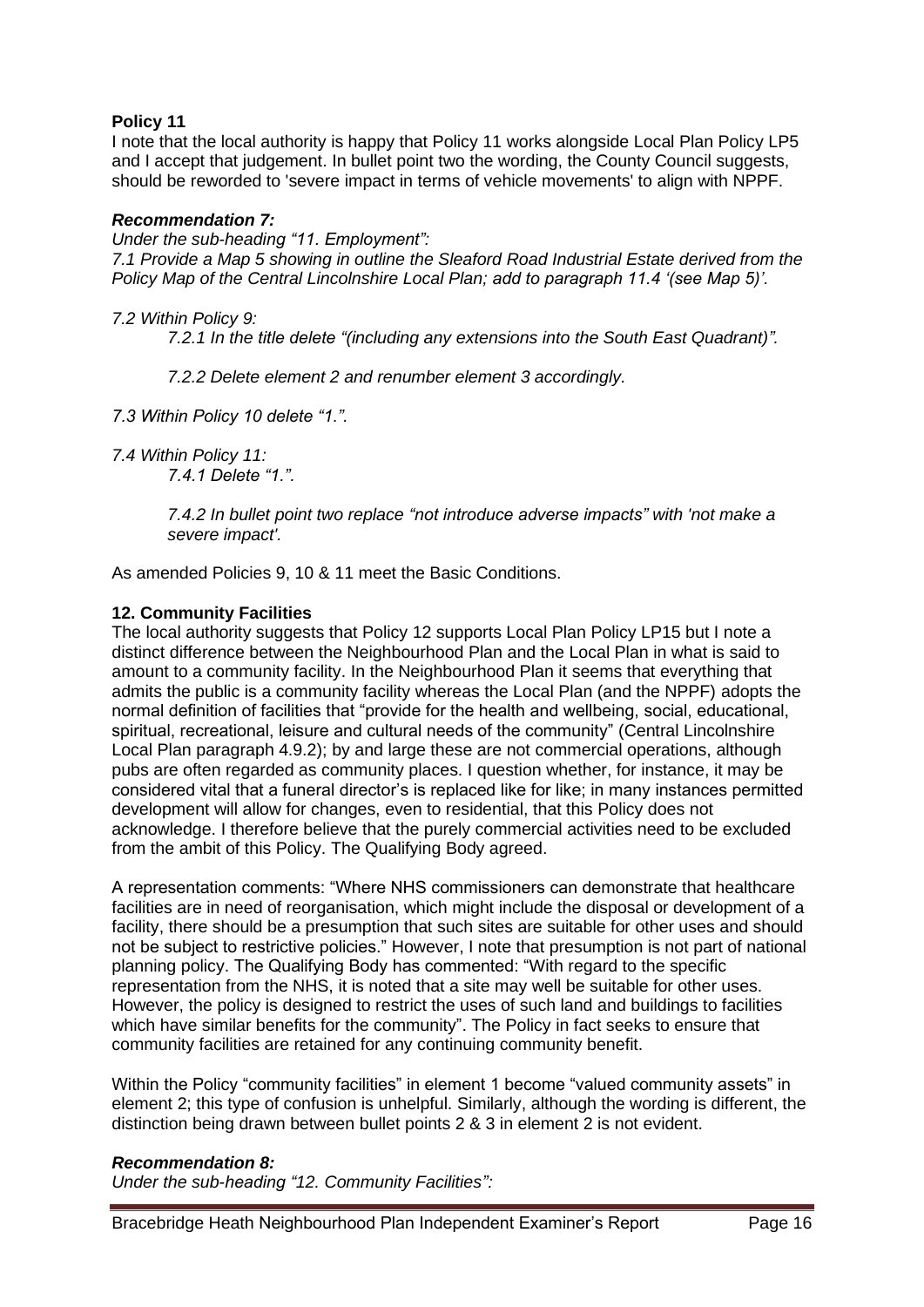*8.1 Delete references to "services" from the pre-amble paragraphs to Policy 12 ie*

- *in the first sentence of paragraph 12.2 delete "and services";*
- *in the first bullet point of paragraph 12.3 delete "services and" and in the second bullet point delete "key services and" twice;*
- *in the opening sentence of paragraph 12.6 replace "services and" with 'community'.*

*8.2 In paragraph 12.6, under the heading "Within the village centre" delete the first 12 entries so that the revised list commences with "Doctors' Surgery", and under the heading "Outside the village centre" delete the first 3 entries so that the revised list commences with "Day Nursery" and delete the last entry "Open green spaces".*

*8.3 From paragraph 12.8 remove "(Appendix D)".*

*8.4 Within Policy 12 element 2:*

*8.4.1 Replace "valued community asset" with 'community facility'.*

*8.4.2 Replace "conclusively demonstrated" with 'demonstrated to the satisfaction of the local planning authority'.*

*8.4.3 Delete bullet point 3.*

As amended Policy 12 meets the Basic Conditions.

# **13. Green Infrastructure**

The local authority suggests that Policy 13 is "consistent with" Local Plan Policy LP20. However, in reality the neighbourhood policy seems to say nothing more than the Local Plan, The NPPF (para 16(f)) says that "unnecessary duplication of policies that apply to a particular area" should be avoided. The Qualifying Body has responded: "Community consultations have consistently shown that maintaining the village's green spaces and wherever possible improving and increasing these green spaces has been one of the most important aspects of the Neighbourhood Plan. The preamble for this particular policy provides additional detail about the types of green infrastructure that are important to residents of this village including woodland paths, rural views, easy reach of a city with a village feel. The sub-committee feels that this is an important policy and it should be retained." However, it is evident that it is Policy 16 that relates specifically to the Neighbourhood Area and also relates to green infrastructure; there is no need for two Policies to make the same point. I will address any amendments to Policy 16 below.

### *Recommendation 9:*

*Delete Policy 13 but retain the pre-amble paragraphs 13.1 – 13.6; renumber subsequent Policies accordingly.*

**13a. Maintaining Separation and 13b. Viking Way and the Lincoln Edge Green Wedges**

The principle of separation is established in the Local Plan (Policy LP22) and the planning for the South East Quadrant. The local authority comments about this section that "It would beneficial if a reference to the adopted Broad Concept Plan and Design Code for the South East Quadrant could be made to show consistency." To my mind Policies 14 & 15 need to be considered together. The interpretation of Map 5 seems to depend on the noting of large areas of white space and a text insertion about the South-East Quadrant; it lacks clarity. On the other hand, Map 6 shows its green areas very clearly, albeit the local authority has pointed out the need for correction now that the Broad Concept Plan and Design Code for the South East Quadrant has been published. Policy 15 seems to say nothing more than the Local Plan about Green Wedges and the protection afforded to them (in fact it may confuse where it implies in elements 2 - 4 that development proposals may be acceptable). Policy 14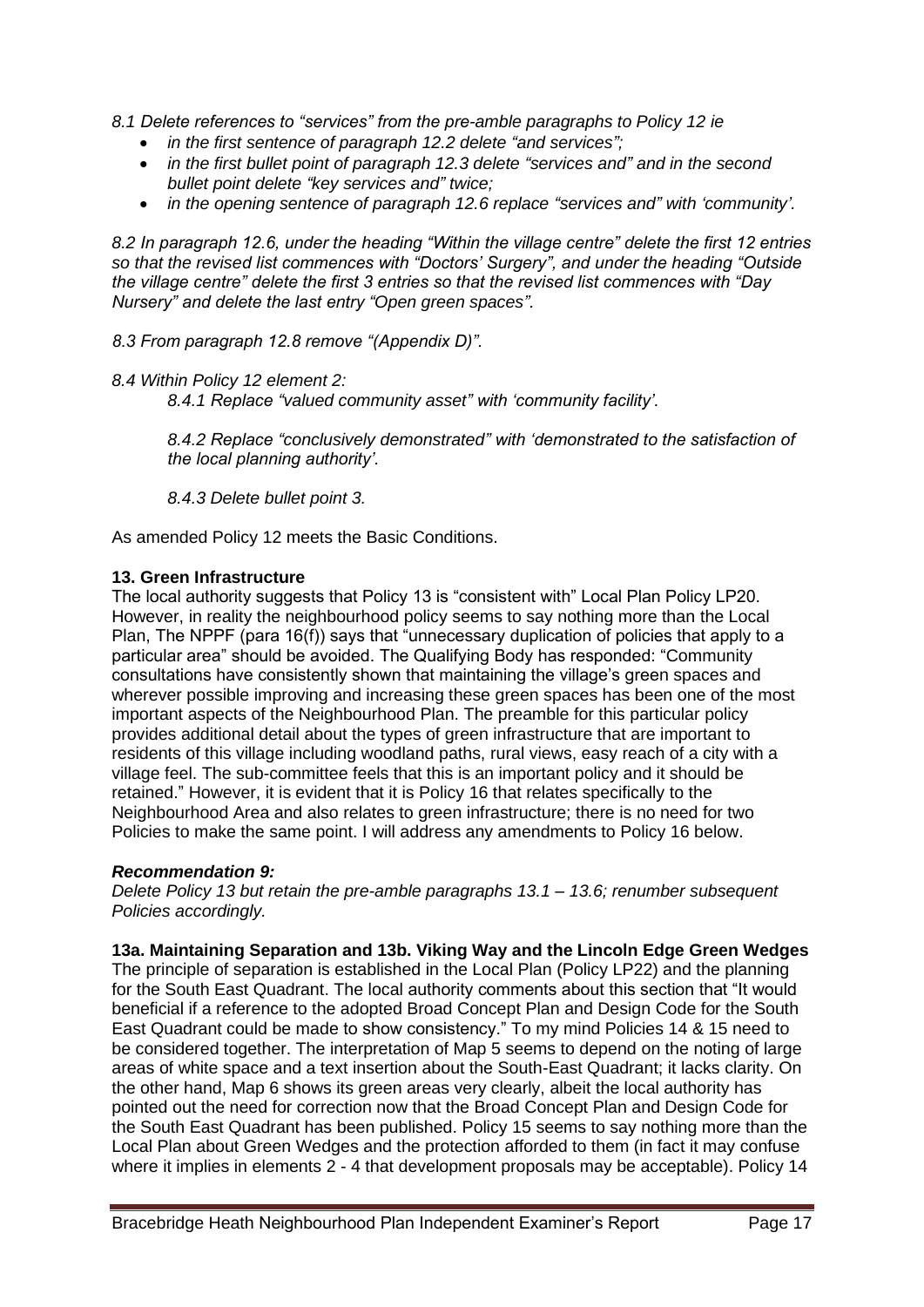on the other hand, notes the new green areas that will be distinguishing Bracebridge Heath from the new village. Accordingly, I feel that clarity of Policy would benefit from a merger of Policies 14 & 15. The Qualifying Body has responded: "Policies 14 and 15 have been written separately so as to emphasise the importance of maintaining separation between Bracebridge Heath and surrounding villages which will be developed as part of the SEQ including the newly proposed 'Canwick Heath' …. On Policy 15 points 2-4, these proposals relate to the Lincoln Edge and the Viking Way only between Coningsby Crescent to the north and Vauxhall Road to the south. These specific points have been included to prevent any development that would make Bracebridge Heath more visible from the valley below …. The changes to Policy 14 suggested by NKDC are acceptable and we would be happy to adopt these." There is no need for the Neighbourhood Plan to repeat the strategic planning restrictions already within the Local Plan or the adopted Broad Concept Plan and Design Code for the South East Quadrant. Therefore, I believe the potential for confusion through duplication would be significantly reduced if Policies 14 & 15 (as now renumbered) were merged and simplified.

The local authority suggests that "the wording of part one [of Policy 14] is slightly inconsistent with the Broad Concept Plan but this can be amended very simply to achieve the same outcome as desired by the Parish Council: 'New development within the South East Quadrant beyond Bracebridge Heath Parish must be clearly separated from proposed development within the South east Quadrant that lies within the Neighbourhood [Area] in order to maintain the separate identity of Bracebridge Heath. This will be delivered in accordance with the strategic open space areas identified within the Broad Concept Plan and Design Codes.' The Qualifying Body has suggested a revision to elements  $2 - 4$  of Policy 15 which I have used as a basis for my Recommendation.

#### *Recommendation 10:*

*10.1 Under the heading "13a Maintaining Separation" delete Map 5 (a new Map 5 was created earlier), paragraph 13.13 (and renumber subsequent paragraphs accordingly) and Policy 14 (and renumber subsequent Policies accordingly).*

*10.2 Remove heading 13b (and renumber subsequent sections accordingly); retitle Map 6 and Policy 15 as 'Areas of Separation'; reference the source of the data for the Map.*

*10.3 In Map 6 replace the reference in the key to the Canwick Heath draft Open Space Plan with a reference to the South East Quadrant Broad Concept Plan and Design Code (2020) and amend the extent of the related green areas on the Map to reflect the plan at Figure 1.1. of the Concept Plan*

*10.4 Within Policy 15 (now retitled and renumbered as Policy 13):*

*10.4.1 Add a new element 1 as follows: 'New development within the South East Quadrant beyond Bracebridge Heath Parish must be clearly separated from proposed development within the South east Quadrant that lies within the Neighbourhood Plan area in order to maintain the separate identity of Bracebridge Heath. This will be delivered in accordance with the strategic open space areas identified within the Broad Concept Plan and Design Code.'*

*10.4.2 Add back element 2 of the original Policy 14.*

*10.4.3 Amend element 1 of Policy 15 to read: 'Development proposals, including changes of use, within the Lincoln Edge Green Wedge must demonstrate either that they are not contrary to or detrimental to the functions and aims of Green Wedges, or that it is essential that they are located within the Green Wedge and the benefits override the potential impact on the Green Wedge.'*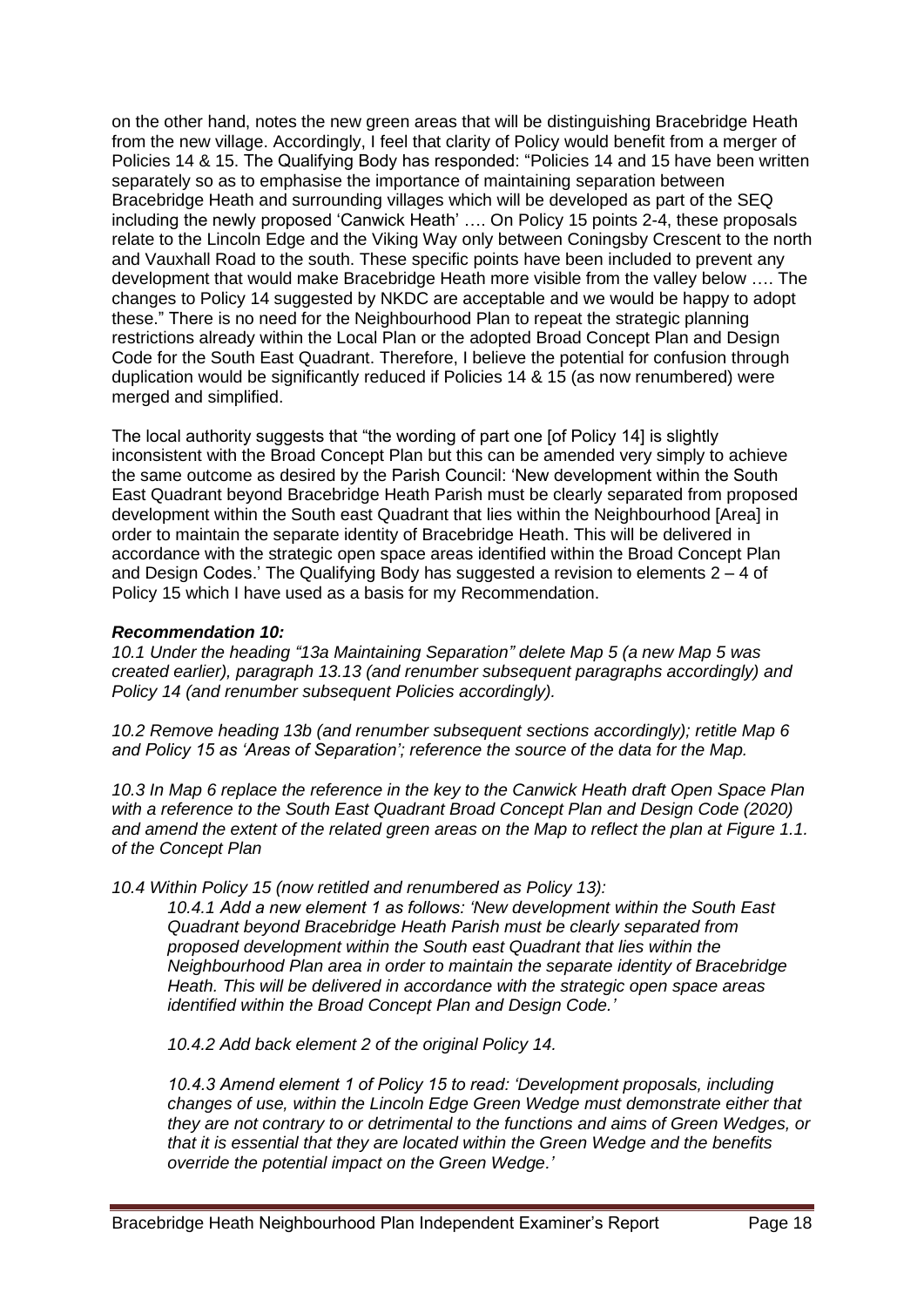*10.4.4 Follow the above with elements 2 – 4 of Policy 15 reduced and reworded as follows:*

*'4. In relation to the Green Wedge at the western edge of the village any development proposal in this location should:*

- o *not increase the visibility of the village from the Witham Valley floor to the west; and*
- o *avoid urbanisation of the Viking Way Route and any encroachment on this green space.*

*5. Development proposals within close proximity to the Green Wedge should retain and where possible enhance connectivity to the Viking Way.'*

As renumbered and amended Policy 13 meets the Basic Conditions.

#### **13c. Open spaces, sports facilities, and recreation facilities**

This Policy supports Local Plan Policy LP 24. Map 7 is a helpful and striking illustration; however, there is a confusing overlap with the map for Policy 18 with only one of the Local Green Spaces also showing as an open space; the Qualifying Body suggests that their aim was to separate the two, but I feel it would be more appropriate to show all the recognised open spaces on Map 7. The Local Green Spaces will be considered below.

Certain aspects of the wording of Policy 16 lack clarity. In element 1 of the Policy, it is not possible to say that applications "will be refused" because a number of other factors than those listed are likely to need to be considered. In element 2 of the Policy, it is unclear what these terms mean in the context: "wherever suitable", "robust", "accessible to all users"; also, the relevance of "a well-considered plan to reduce the ongoing cost for management and maintenance of the open space" to land use decisions is not established. Some rewording for clarity is therefore required, informed by the response s received from the Qualifying Body.

### *Recommendation 11:*

*Under the sub-heading "13c. Open spaces, sports facilities, and recreation Facilities": 11.1 Renumber the section as 13b.*

- *11.2 Amend Map 7 by adding in the Local Green Space titled "The Hillies".*
- *11.3 Within Policy 16 (now renumbered as Policy 14):*

*11.3.1 Reword the second sentence of element 1 as: 'Recreation and playing field space will be safeguarded from development unless it can be demonstrated that:'*

#### *11.3.2 Reword the second sentence of element 2 as:*

*'Open spaces should be of high quality and design with appropriate attention to:* 

- o *potential for adaptability;*
- o *accessibility for all users;*
- o *opportunities for formal and/or informal play and exercise;*
- o *incorporation of natural features such as trees and other vegetation to create opportunities for biodiversity net gains;*
- o *linking into the wider green infrastructure network;*
- o *creating an attractive natural landscape.'*

As renumbered and reworded Policy 14 meets the Basic Conditions.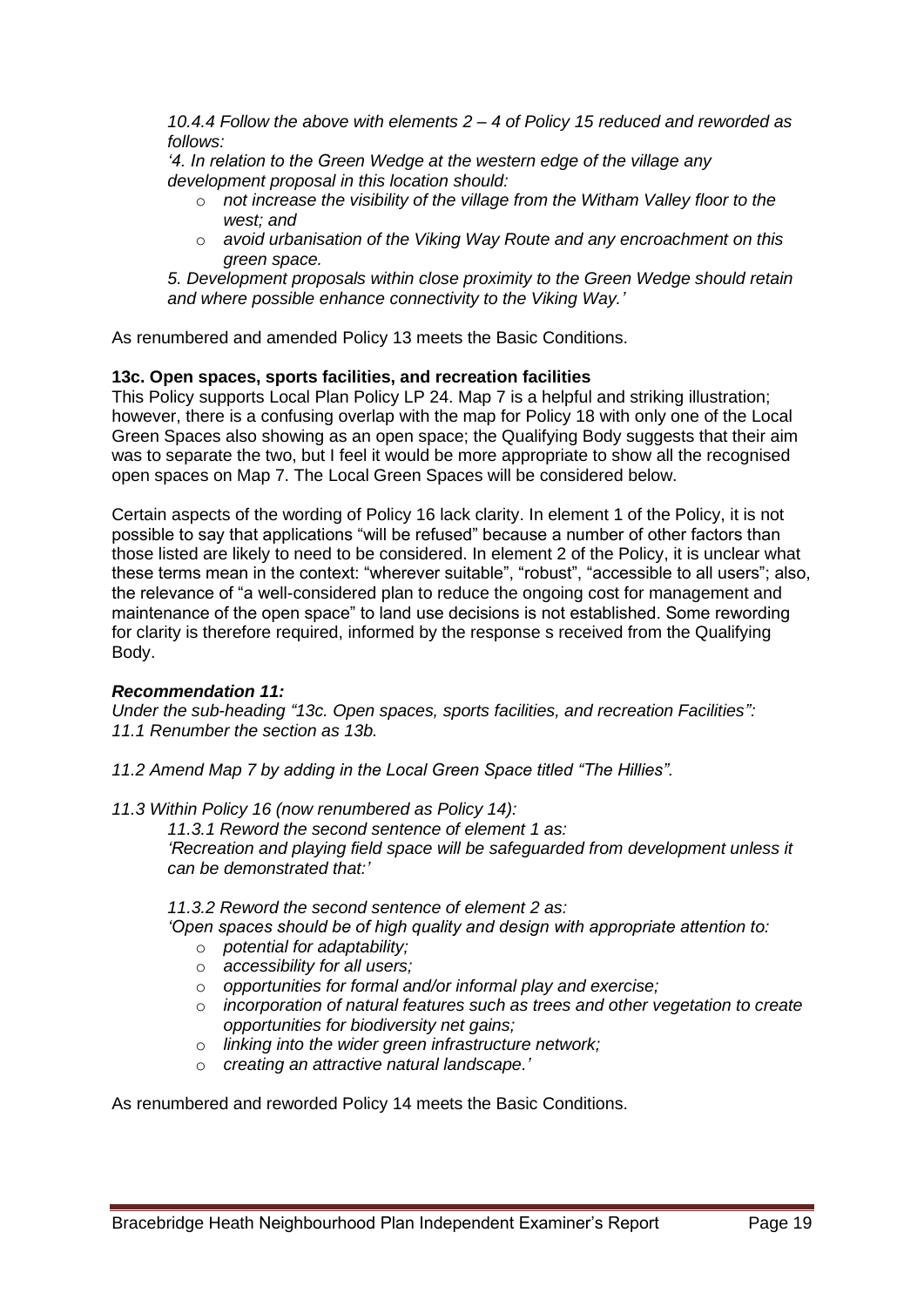### **13d Locally important views**

The Qualifying Body agreed with my view that separating the Local Green Space section from the Open Spaces section was unhelpful; I will therefore examine section 14 before returning to section 13d.

## **14. Designating Local Green Space**

Paragraph 14.4 says "Bracebridge Heath Neighbourhood Plan has identified local green space sites to ensure that the vision of parishioners and the Central Lincolnshire Local Plan keep Bracebridge Heath as a separate community from adjacent villages, is adhered to, including the proposed Canwick Heath and Lincoln". However, this is not part of the basis on which Local Green Spaces can be designated. As noted in paragraph 14.2, designation is entirely dependent on identified spaces meeting the NPPF (and Practice Guidance) criteria. From careful reading of the descriptions of the identified four spaces, and viewing them on the ground, I can just about interpret why the spaces were considered to meet the NPPF criteria, but a straight appraisal of the spaces against the criteria would have been appropriate. Considering the spaces in turn:

1. Small meadow between 27 London Road and Whitehall Farm Cottages At my request the Qualifying Body has clarified: "Local space 1 was included as defined on the map because it represents a visual separation between Lincoln and Bracebridge Heath and will also help to define a visual boundary from the new development at 'Canwick Heath' within the South East Quadrant. Currently the area is planted as a wildflower meadow and whilst may not be easily definable on the ground, the aerial views of this parcel of green space show that it is easily distinguishable from the rest of the field which adjoins it. We acknowledge that the visual separation and the environmental benefits discussed in the Plan are not exclusive to this parcel of land and we also acknowledge that Local Green Space 1 does form part of the green wedge as defined in the Lincoln SEQ Broad Concept Plan and Design Code. By protecting this particular piece of green space the Neighbourhood Plan will resist any development which will result in a reduction of this separation including but not limited to residential, business uses, car parking or developed access to the pipeline green corridor of the South East Quadrant." As the land in question falls within a Local Plan Strategic Site, I do not consider that the "particular local significance" (NPPF paragraph 102) has been evidenced or established to the degree required to impose on the strategic initiative. In practice there is already a Local Plan Policy commitment to retain the area as open space within a larger belt of open space, and it is evident that the space demarcated for the Local Green Space is more appropriately considered in that context.

# 2. The Hillies

This space is already protected as part of a Green Wedge and it is therefore necessary to identify what additional protection Local Green Space designation might provide. The Qualifying Body has responded: "Local space 2 has locally and historically been known as 'The Hillies' for over 70 years. The area shown on the map has been chosen because there is a natural contour line which runs north to south along the cliff edge. Beyond the area identified on the map, the land falls away sharply and whilst there is still visual amenity including the views across the City of Lincoln, the amenity value is reduced beyond the cliff edge." I accept that the space demarcated is established as having a "particular local significance" (NPPF paragraph 102) by virtue of its historical and local landscape importance.

# 3. Cricket Pitch

The owners of space 3 have objected to the proposed Local Green Space designation on the grounds that the designation "might prove restrictive to future use on the site"' However, that is not a matter that is of relevance; a Local Green Space can be designated if it meets the NPPF (and Guidance) criteria. It is evident that the Space is (as in NPPF paragraph 102) "in reasonably close proximity to the community it serves" and "local in character and is not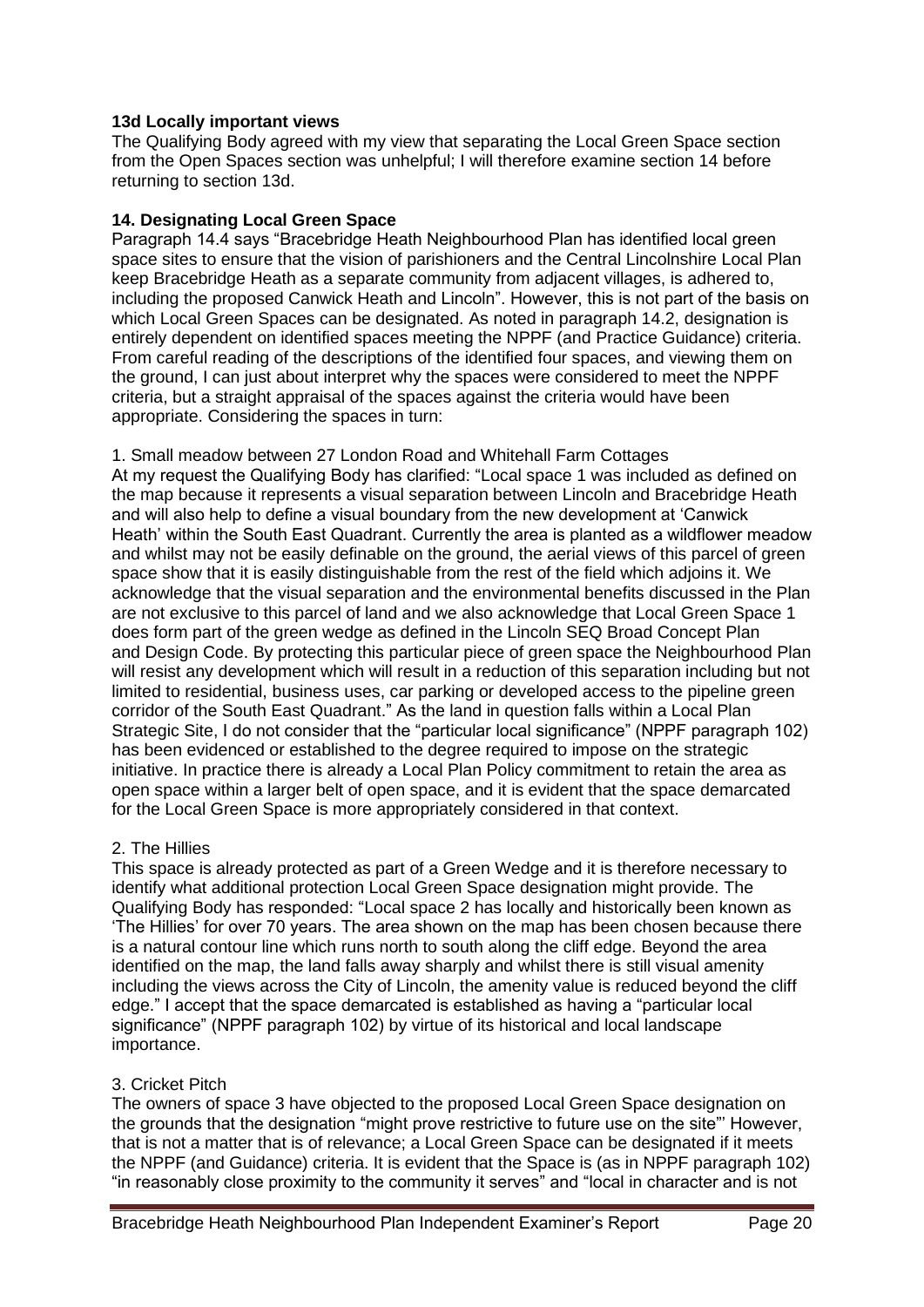an extensive tract of land", however it may be more questionable whether the Space is "demonstrably special to a local community and holds a particular local significance". The Qualifying Body has explained: "Space 3 .. has been the village's cricket ground since 1948, and previously in the 1920's and 30's (https://cricketlincs.lincoln.ac.uk/clubs/bracebridgeheath/). The teams are in the local league and have an active junior section, running additional coaching sessions throughout the summer. The majority of those involved are local people and it is well supported by parishioners. The area around the pitch is used by the community for walking and family picnics. This space contributes to the health and wellbeing of residents in the village by providing an aesthetically pleasing and pleasant area to relax in. The cricket pavilion on the grounds is also used as a hired space by other village organisations and therefore has a community focus. Bracebridge Heath has a deficit of playing field areas and this is the only space available on which cricket can be played." I therefore can conclude that Space 3 meets the NPPF criteria for Local Green Space designation.

### 4. Lancia Green

Although Space 4 is unremarkable I accept that it is of particular significance locally "at the entrance to the village which gives the visual impression that the village is a lot smaller than it is. It is valuable for wildlife as it has a long stand of mature mixed deciduous trees. Lancia Green is also used by the local community as a focal point as the village Christmas tree is positioned here."

The NPPF (paragraph 103) says that "Policies for managing development within a Local Green Space should be consistent with those for Green Belts." Therefore, Policy 18 (as renumbered) cannot say anything that departs from that expectation.

#### *Recommendation 12:*

*Under the heading "14. Designating Local Green Space": 12.1 Within the heading renumber the section as 13c, reposition it before section 13d, and amend the paragraph numbers accordingly.*

*12.2 In paragraph 14.1 add to the "NPPF" reference 'paragraphs 101 – 103'.*

*12.3 In paragraph 14.3 delete "(see attached map)".*

#### *12.4 In paragraph 14.4:*

*12.4.1 Replace "to ensure that the vision of parishioners and the Central Lincolnshire Local Plan keep Bracebridge Heath as a separate community from adjacent villages, is adhered to, including the proposed Canwick Heath and Lincoln." with 'as follows:'.*

*12.4.2 Delete the entry for Space 1 and renumber the other Spaces accordingly.*

*12.4.3 To the entry for Space 3 add: 'This space has been the village's cricket ground since 1948, and previously in the 1920's and 30's (https://cricketlincs.lincoln.ac.uk/clubs/bracebridge-heath/).'*

*12.5 Replace Map 9 (now renumbered Map 8) with 3 maps individually identifying the designated Local Green Spaces (renumbered as 1 – 3 cross-referencing to the Policy) at a scale which allows the boundaries of the spaces to be identified with absolute clarity.*

*12.6 Rewrite Policy 18 (now renumbered as Policy 15) as: 'The spaces as shown as Map 8 are designated as Local Green Spaces:* 

*1. The Hillies* 

- *2. Cricket Pitch*
- *3. Lancia Green.*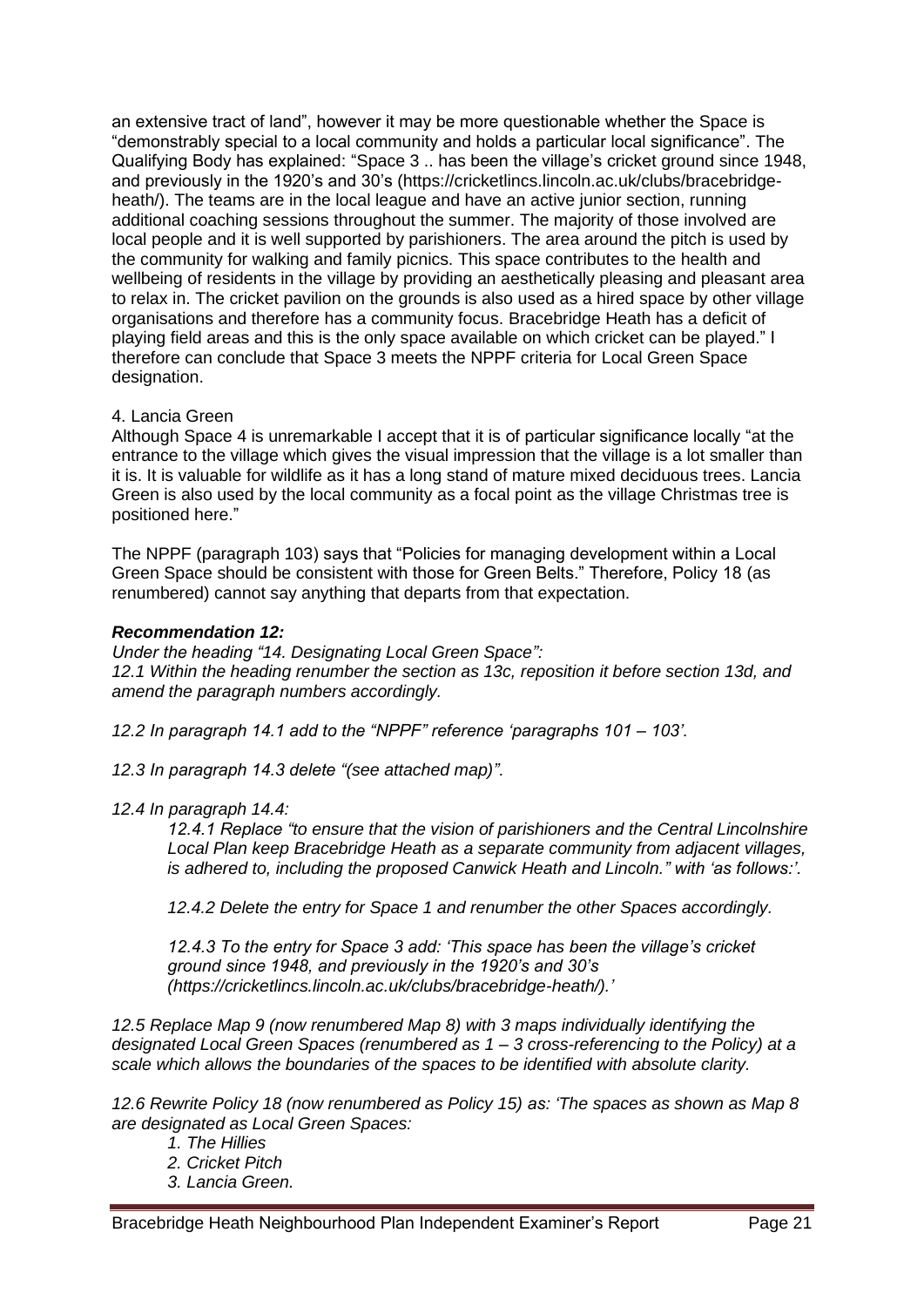*The management of development within these areas will be consistent with that for development within Green Belts as set out in national policy.'*

As renumbered and amended Policy 15 meets the Basic Conditions.

#### **13d Locally important views**

I will now return to considering this section. Map 8 is problematic; most of the view vectors extend across the Neighbourhood Area boundary, in fact view 6 does not appear to be within the Area at all and viewpoint 1 is outside the Area. It is a requirement that Neighbourhood Plans should not relate to more than one Neighbourhood Area. Therefore, the vectors can only relate to land within the designated Neighbourhood Area. The Qualifying Body has commented: "Regarding Policy 17, the intention behind this policy was to afford some protection to the locally important views from development proposals within the parish of Bracebridge Heath. We understand that some of the views identified (and the length of the vectors shown on the map) make this appear as if we wish to apply the policy beyond the boundary of the parish. This is not the case." Accordingly, some amendments will be required.

Representations express a concern that no justification or selection criteria are provided for terming the identified views as "important". If these views may be considered illustrative of the rural character of the Parish, then they can only be "protected" within those terms. Development cannot be prevented but suitable mitigation should be expected. It seems unlikely that a formal "landscape assessment" would be justified in all instances since the landscape is variable and the scale of developments will vary. Indeed, the Qualifying Body has noted that "a formal landscape assessment has already been carried out by NKDC which details the character of the cliff edge". Recommendations will therefore address these issues.

### *Recommendation 13:*

*Under the heading "13d Locally important views": 13.1 Renumber the paragraph numbers as appropriate.*

*13.2 In paragraph 13.21 replace "protected" with 'respected'.*

*13.3 Rewrite paragraph 13.23 as: 'All development proposals must demonstrate regard for the Landscape Assessment carried out by NKDC*

*(www.n-kesteven.gov.uk/residents/planning-andbuilding/*

*planning/planning-applications/north-kesteven-landscape-character-assessment/) The important views identified here must be regarded as sensitive to development that would obstruct or detract from their value. The indicative positions of these views are shown on Map 9.'*

*13.4 Amend Map 8 to renumber it as Map 9 and remove any view vector or part of a view vector that is beyond the boundary of the Neighbourhood Area; amend the numbering and key to the Map accordingly.*

*13.5 Within Policy 17 (now renumbered as Policy 16):*

*13.5.1 In the opening sentence replace "views are designated" with '(illustrated in Map 9) are regarded'.*

*13.5.2 Amend the view listing to accord with the revised Map 9.*

*13.5.3 Rewrite the last sentence as:* 

*'Development proposals that will impact on a locally important view should be accompanied by a proportionate assessment of how the significance of the view has*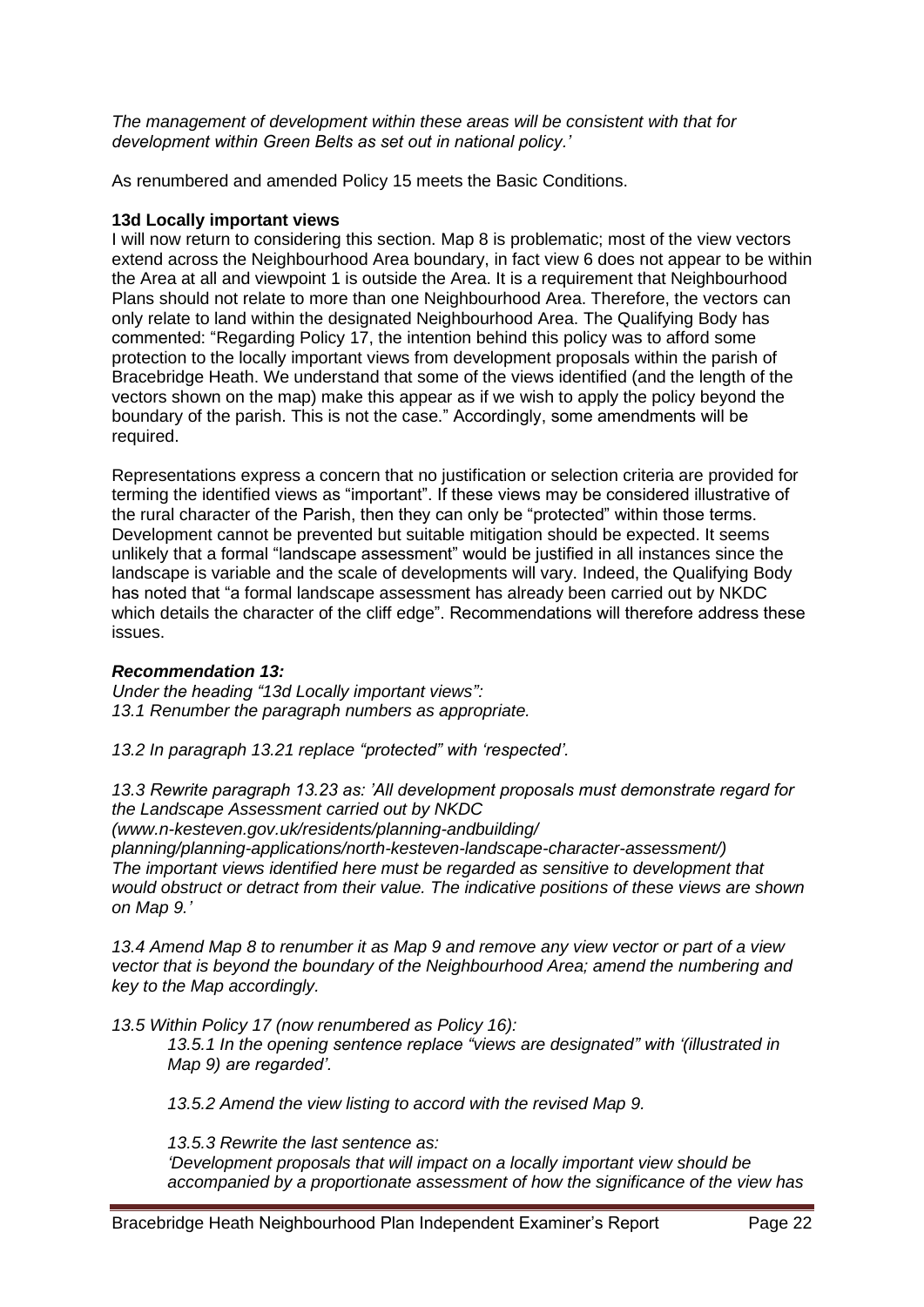*been taken into account and the steps necessary to address and minimise any adverse impact.'.*

As renumbered and amended Policy 16 meets the Basic Conditions.

# **15. Transport and Public Rights of Way**

As the local authority has noted, the topic of Policy 19 is consistent with Local Plan Policy LP13. However, the Policy wording is unclear as to what "evidence" is appropriate to "demonstrate the suitability of this provision in relation to the existing network and local facilities". The Qualifying Body has responded: "It would be expected that the developer would be able to demonstrate that the footpaths and cycle-ways within a new development can link up with existing provision and any future developments where appropriate. This would normally be shown on site layout plans where we are asking for it to specifically demonstrate the connectivity with the wider network and we would be happy for this to be clarified in this policy."

The second element of the Policy is expressed negatively when the NPPF asks for a positive approach (Paragraph 16(b)). Also Map 10 needs an authoritative data source.

### *Recommendation 14:*

*14.1 Within the heading "15. Transport and Public Rights of Way" amend the section number to 14 and amend the paragraph numbers accordingly.*

*14.2 Within Policy 19 (now renumbered as Policy 17)" reword the second sentence of element 1 as: 'Connectivity with the wider network should be achieved wherever possible.'*

*14.3 To Map 10 add a source reference.*

As renumbered and amended Policy 17 meets the Basic Conditions.

### **16. Implementation and Monitoring**

Whilst it is useful to have a commitment to monitoring, in paragraph 16.4 it is suggested that "monitoring" will "ensure" the delivery of the Local Plan housing commitment. However, the Parish Council cannot "ensure" that delivery. The Qualifying Body agreed a change of wording is required.

### *Recommendation 15:*

*15.1 Within the heading "16. Implementation and Monitoring" amend the section number to 15 and amend the paragraph numbers accordingly.*

*15.2 In paragraph 16.4 replace "in the neighbourhood area to ensure that the ambitions of policies LP2 and LP4 of the Central Lincolnshire Local Plan are achieved" with 'in the Neighbourhood Area as set down in Policies LP2 and LP4 of the Central Lincolnshire Local Plan'.* 

# **Appendices and Glossary**

I noted to the Qualifying Body that there are two Appendices D; the one relating to "Use classes definitions from September 1st 2020" is inappropriate, partly because it provides more detail than is necessary to understand the Plan content and partly because it is a snapshot of national planning policy that should be provided via the source reference where updates will be available as they occur. It was therefore agreed that this should be deleted. Other than that, I have no comments on the Appendices beyond what I have noted above.

I have not thoroughly checked the Glossary but, on the basis that the "Affordable Housing" entry is wrong, the contents should be checked against the 2021 NPPF Annex 2.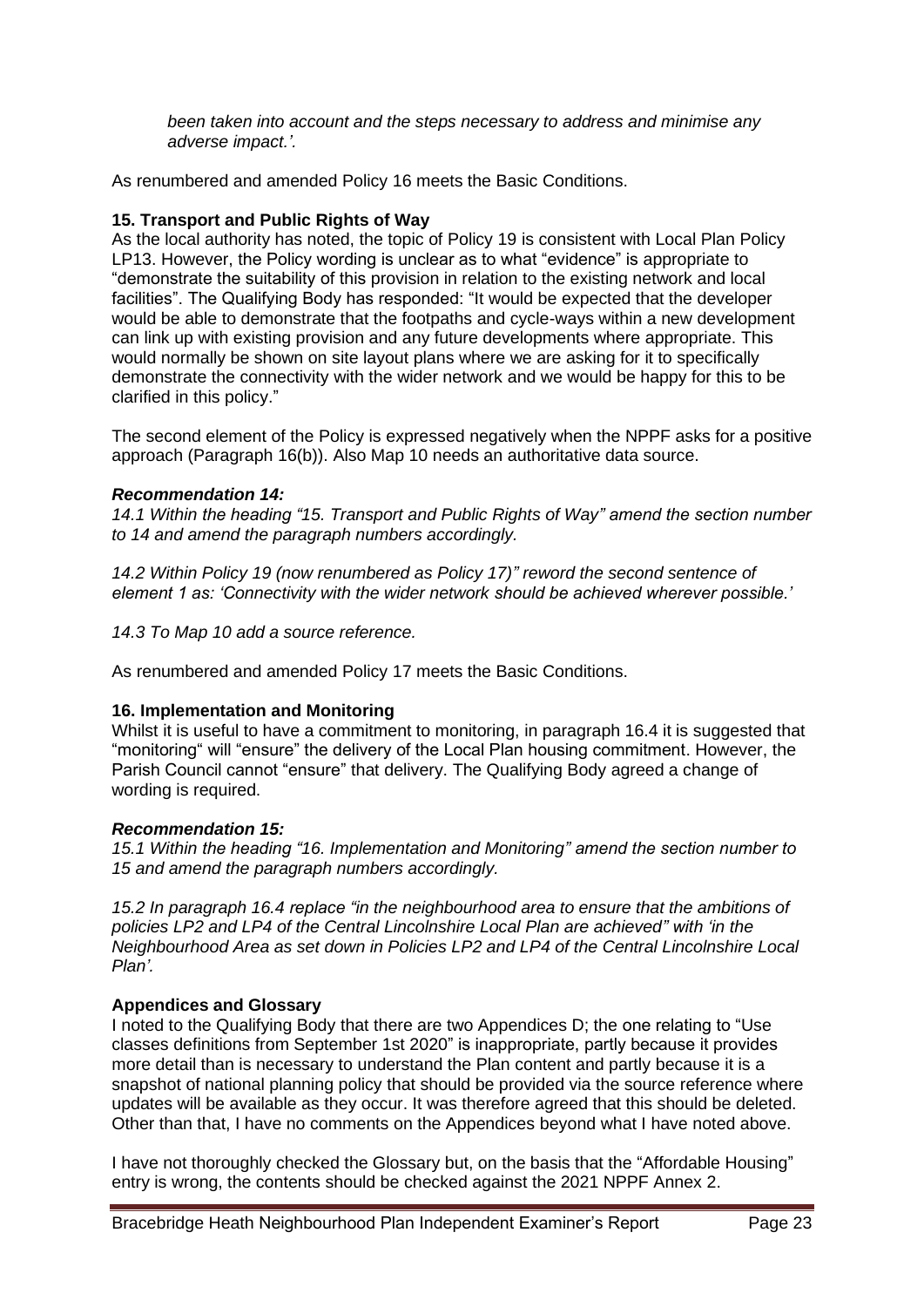### *Recommendation 16:*

*16.1 Delete the Appendix D headed "Use classes definitions from September 1st 2020"; amend the Contents page accordingly.*

*16.2 Check the content of the Glossary against the definitions provided in the NPPF2021 Annex 2.*

# **Other matters raised in Representations**

A representation comments that the Plan "lacks ambition to solve current and emerging issues necessary to facilitate our community's existing and future needs". The Qualifying Body responded: "With regard to lacking ambition, the sub-committee has endeavoured to focus on two important aspects of the plan; maintaining separation from other settlements and protection and improvement of green spaces within the village. Whilst there are a number of other policies within the plan, these aspects came out strongly in our consultations.

Through the development of this plan, the sub-committee has successfully engaged with the community. The plan before you represents the coverage which we have been told by the community is sought after, but within the limitations of the wider planning framework and rules. It is accepted that this may not satisfy every member of the community but it is felt that the plan addresses many of the key local challenges identified by the community and takes an ambitious approach to delivering a positive framework for addressing these challenges."

I am satisfied that that the Plan Policies address legitimate matters for a Neighbourhood Plan as identified with the community. The Plan sets out the community's priorities whilst seeking to identify and safeguard Bracebridge Heath's distinctive features and character. The Plan can rely on the Local Plan to address strategic issues and the two Plans will work together. In that context I have not identified evidence to suggest that the Neighbourhood Plan lacks ambition.

# **European Union (EU) and European Convention on Human Rights (ECHR) Obligations**

A further Basic Condition, which the Bracebridge Heath Neighbourhood Plan must meet, is compatibility with European Union (EU) and European Convention on Human Rights (ECHR) obligations.

There is no legal requirement for a Neighbourhood Plan to have a sustainability appraisal. The Strategic Environmental Assessment and Habitats Regulations Assessment Screening carried out by North Kesteven District Council for the Bracebridge Heath Neighbourhood Plan (January 2020) considered whether or not the content of the Plan required a Strategic Environmental Assessment (SEA) in accordance with the European Directive 2001/42/EC and associated Environmental Assessment of Plan and Programmes Regulations 2004. In accordance with Regulation 9 of the SEA Regulations 2004, North Kesteven District Council determined: "North Kesteven District Council consider it is unlikely that there will be any significant environmental effects arising from the BHNP and thus the BHNP can be screened out for further SEA [and] there are unlikely to be any significant effects on a designated Natura 2000 site arising from the implementation of the BHNP, and therefore further HRA assessment under the Habitats Regulations can be screened out. The BHNP does not allocate any land or sites for development, but provides guidance to be used to determine applications should they come forward. The policies in the BHNP generally accord with the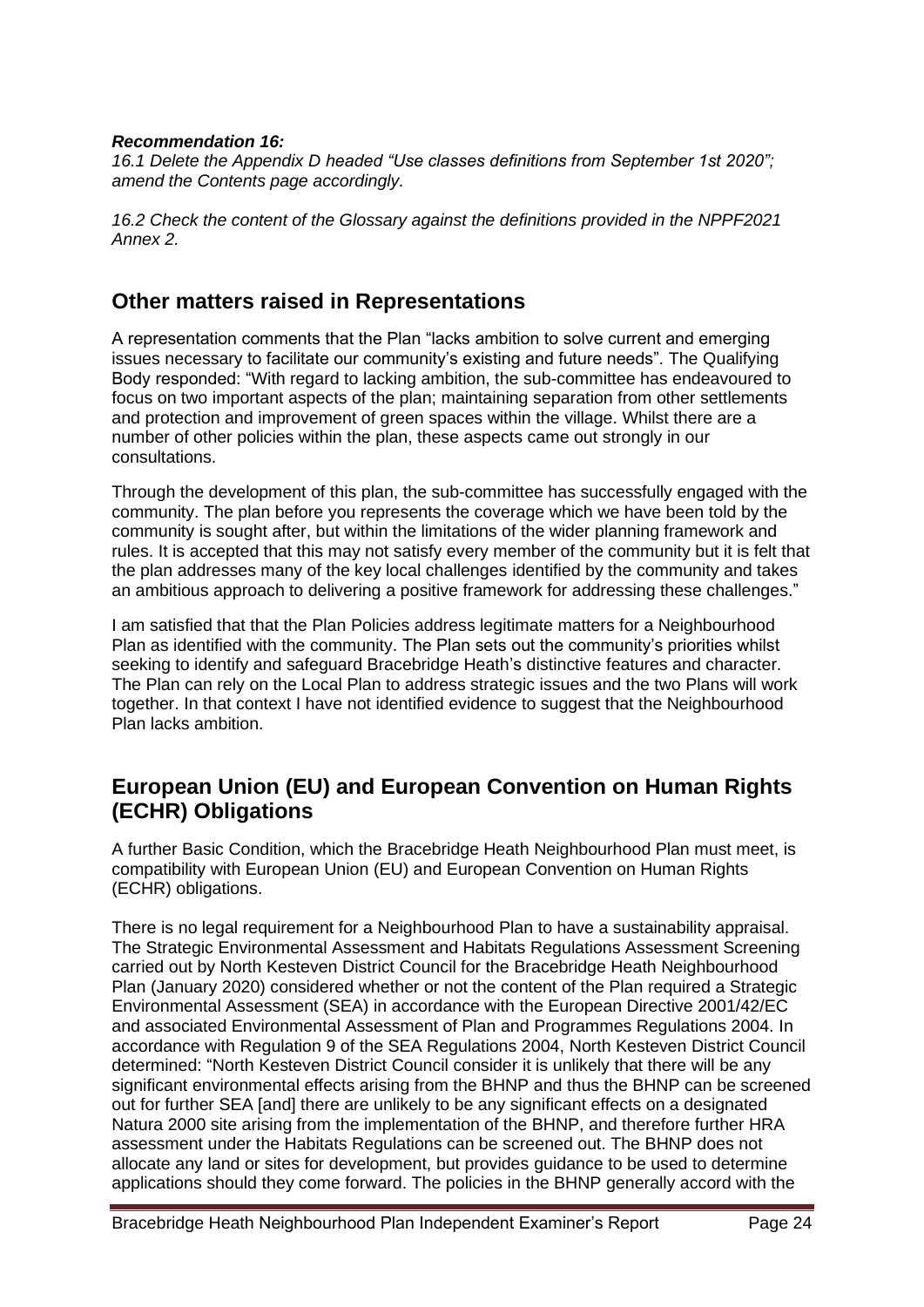adopted Central Lincolnshire Local Plan, the potential environmental effects of which were duly assessed through the plan-making process through SA/SEA and HRA assessment". In making their determination, North Kesteven District Council had regard to Schedule 1 of the Regulations and carried out consultation with the relevant public bodies which concurred with the conclusion of the Assessment. Particularly in the absence of any adverse comments from the statutory body or the Local Planning Authority (either at the Screening or the Regulation 16 Consultation) I can confirm that the Screening undertaken was appropriate and proportionate, and that the Plan has sustainability at its heart.

In regard to the European Convention on Human Rights, the Basic Conditions Statement that accompanies the Neighbourhood Plan states: "The Neighbourhood Plan has regard to and is compatible with the fundamental rights and freedoms guaranteed under the European Convention on Human Rights. Whilst an Equality Impact Assessment Report has not explicitly been prepared, … great care has been taken throughout the preparation and drafting of this Plan to ensure that the views of the whole community were embraced to avoid any unintentional negative impacts on particular groups. The population profile has revealed that there is not a significant number of people who do not speak English as a first language, and it has not been necessary to produce consultation material in other languages." I therefore confirm that the Bracebridge Heath Neighbourhood Plan has regard to fundamental rights and freedoms guaranteed under the ECHR and complies with the Human Rights Act 1998. No evidence has been put forward to demonstrate that this is not the case.

Taking all of the above into account, I am satisfied that the Bracebridge Heath Neighbourhood Plan is compatible with EU obligations and that it does not breach, nor is in any way incompatible with, the ECHR.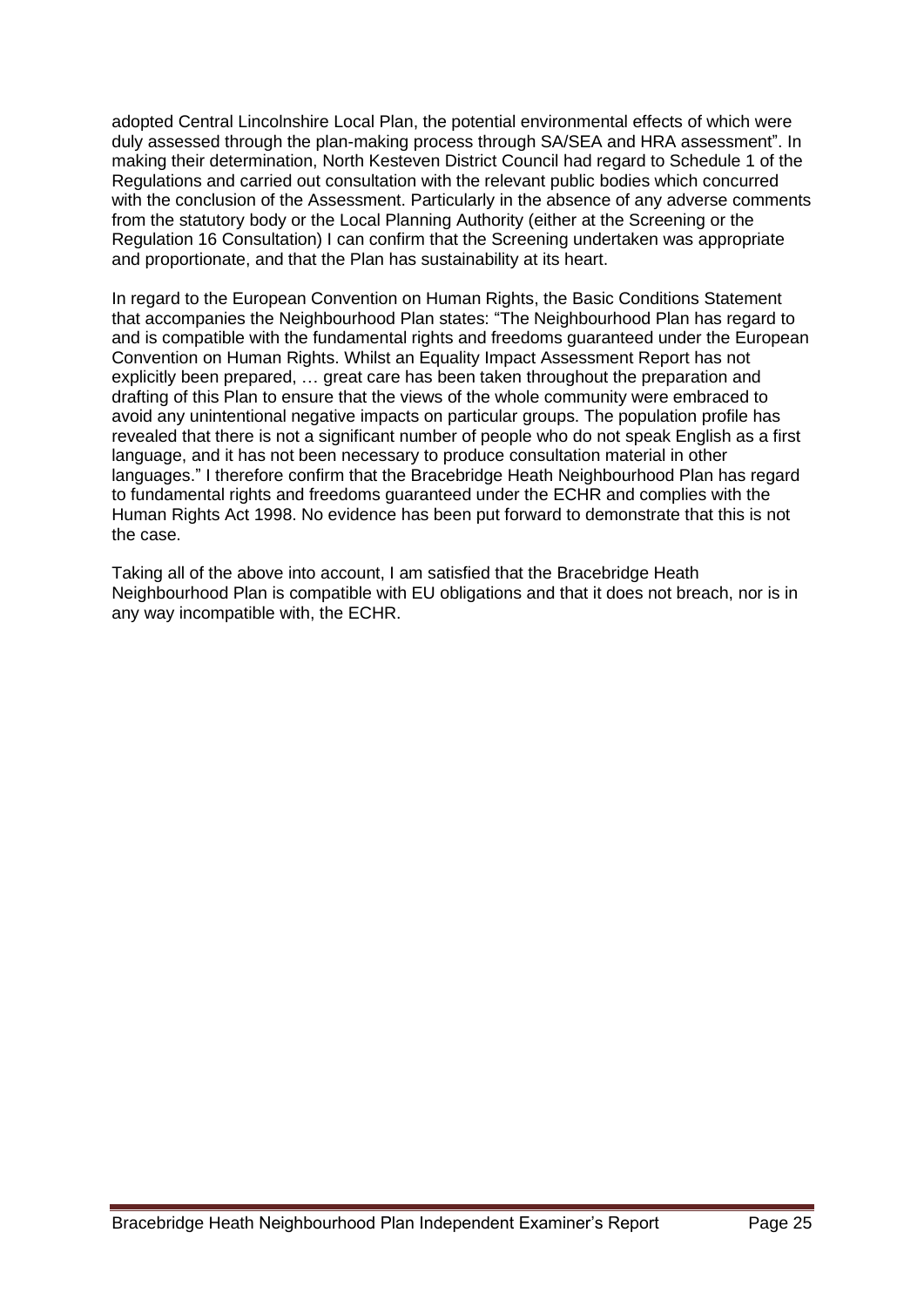# **Conclusions**

This Independent Examiner's Report recommends a range of modifications to the Policies, as well as some of the supporting content, in the Plan. Modifications have been recommended to effect corrections, to ensure clarity and in order to ensure that the Basic Conditions are met. Whilst I have proposed a significant number of modifications, the Plan itself remains fundamentally unchanged in the role and direction set for it by the Qualifying Body.

I therefore conclude that, subject to the modifications recommended, the Bracebridge Heath Neighbourhood Plan:

- has regard to national policies and advice contained in guidance issued by the Secretary of State;
- contributes to the achievement of sustainable development;
- is in general conformity with the strategic policies of the Plan for the area;
- is compatible with European Union (EU) and European Convention on Human Rights (ECHR) obligations;
- does not breach the requirements of Chapter 8 of Part 6 of the Conservation of Habitats and Species Regulations 2017(d).

#### **On that basis I** *recommend* **to North Kesteven District Council that, subject to the incorporation of modifications set out as recommendations in this report, it is appropriate for the Bracebridge Heath Neighbourhood Plan to proceed to referendum.**

### **Referendum Area**

As noted earlier, part of my Examiner role is to consider whether the referendum area should be extended beyond the Plan area. I consider the Neighbourhood Area to be appropriate and no evidence has been submitted to suggest that this is not the case. I therefore **recommend** that the Plan should proceed to referendum based on the Neighbourhood Area as approved by North Kesteven District Council on 23rd October 2015.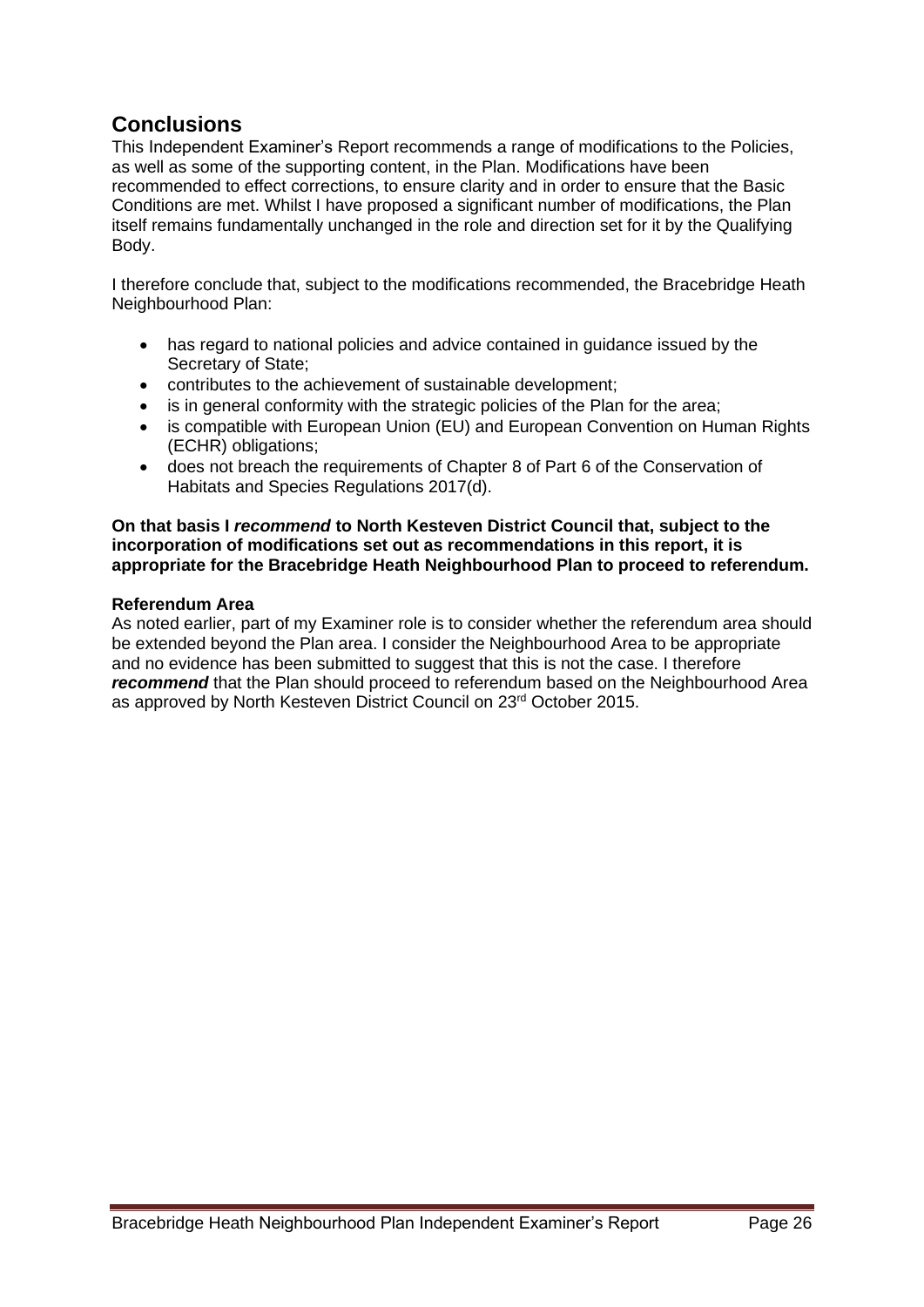**Recommendations:** (this is a listing of the recommendations exactly as they are included in the Report)

| <b>Rec</b>     | <b>Text</b>                                                                                                                                                                                                                                                                                                                                                                        | <b>Reason</b>                                 |
|----------------|------------------------------------------------------------------------------------------------------------------------------------------------------------------------------------------------------------------------------------------------------------------------------------------------------------------------------------------------------------------------------------|-----------------------------------------------|
| 1              | 1.1 On the front cover and all later references amend the footnotes to<br>remove "Final Draft".                                                                                                                                                                                                                                                                                    | For clarity<br>and<br>accuracy                |
|                | 1.2 Delete the content of the Foreword.                                                                                                                                                                                                                                                                                                                                            |                                               |
|                | 1.3 Under the heading "Introduction", amend the first sentence of<br>paragraph 4 to replace "The parish area shown in Map 1 below was<br>designated as the area covered by Bracebridge Heath parish" with<br>'The area covered by Bracebridge Heath Parish (as shown on Map 1)<br>was designated a Neighbourhood Area'; in the second sentence<br>replace "Plan area" with 'Area'. |                                               |
|                | 1.4 Amend the title of Map 1 to delete "Plan".                                                                                                                                                                                                                                                                                                                                     |                                               |
| $\overline{2}$ | Immediately under the heading "3. A brief history of Bracebridge<br>Heath", replace "Council website" with 'Parish Council website:<br>https://bracebridge-<br>heath.parish.lincolnshire.gov.uk/downloads/file/25/bracebridge-heath-                                                                                                                                               | For clarity<br>and<br>accuracy                |
|                | character-profile '.                                                                                                                                                                                                                                                                                                                                                               |                                               |
| 3              | Under the heading "Housing Growth":<br>3.1 In the second sentence of paragraph 7.4 replace "did not support"<br>with 'were less supportive of'.                                                                                                                                                                                                                                    | For clarity<br>and<br>accuracy<br>and to meet |
|                | 3.2 In paragraph 7.6 delete the second sentence since the matter is<br>the subject of the following paragraph.                                                                                                                                                                                                                                                                     | <b>Basic</b><br>Conditions 1<br>& 3           |
|                | 3.3 In paragraph 7.7 delete the last sentence since the evidence<br>suggested is not provided.                                                                                                                                                                                                                                                                                     |                                               |
|                | 3.4 In paragraph 7.9 omit the last two sentences since there is no<br>supporting evidence.                                                                                                                                                                                                                                                                                         |                                               |
|                | 3.5 In paragraph 7.10, second bullet point, omit the second sentence<br>since it is already dated.                                                                                                                                                                                                                                                                                 |                                               |
|                | 3.6 Delete paragraph 7.14 since it does not accord with the related<br>table and duplicates a point made earlier.                                                                                                                                                                                                                                                                  |                                               |
|                | 3.7 Within Policy 1:<br>3.7.1 Delete "1.".                                                                                                                                                                                                                                                                                                                                         |                                               |
|                | 3.7.2 Replace "All new schemes including residential<br>development" with 'Residential development proposals'.                                                                                                                                                                                                                                                                     |                                               |
|                | 3.8 Within Policy 2:<br>3.8.1 Reword element 1 as: 'New developments within or<br>immediately adjoining the village, but not within the South East<br>Quadrant SUE, will typically be of one or two storeys.'                                                                                                                                                                      |                                               |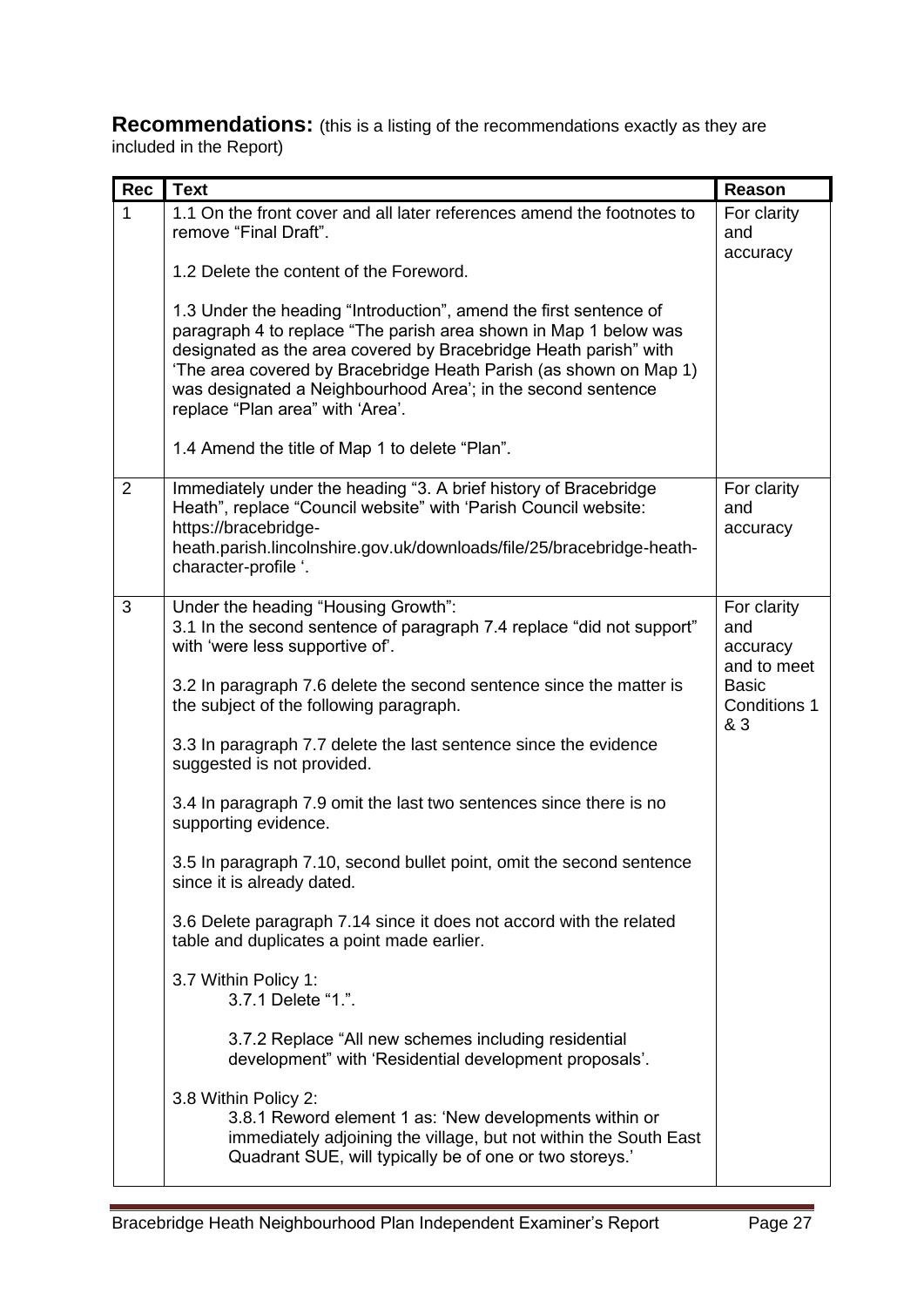| 4 | 3.8.5 Add an element as follows: '6. Development proposals<br>within the South East Quadrant Sustainable Urban Extension<br>should be consistent with the adopted North Kesteven Broad<br>Concept Plan and Design Code (www.n-<br>kesteven.gov.uk/residents/planning-and-<br>building/planning/planning-policy/supplementary-planning-<br>guidance-lincoln-south-east-quadrant/)'.<br>3.9 Within Policy 3:<br>3.9.1 Reword element 2 as: 'Adequate off-street car parking<br>should be provided for the scale of the proposed scheme, well<br>positioned in relation to the main building access point(s).'<br>3.9.2 Reword element 3 as: 'Proposals should provide the<br>infrastructure for charging electric plug-in vehicles.'<br>3.9.3 Delete element 4 and renumber subsequent elements<br>accordingly.<br>3.9.4 Reword element 6 as: "Proposals likely to result in<br>excessive unplanned on-street parking will not be supported.'<br>3.10 Amend Policy 4 element 2 to add 'space' between "cycle" and<br>"per".<br>Under the heading "Affordable Housing":<br>4.1 Amend the title to include '8.'.<br>4.2 Amend paragraph 8.1 to read: 'Affordable housing is essentially | For clarity<br>and<br>accuracy<br>and to meet |
|---|-------------------------------------------------------------------------------------------------------------------------------------------------------------------------------------------------------------------------------------------------------------------------------------------------------------------------------------------------------------------------------------------------------------------------------------------------------------------------------------------------------------------------------------------------------------------------------------------------------------------------------------------------------------------------------------------------------------------------------------------------------------------------------------------------------------------------------------------------------------------------------------------------------------------------------------------------------------------------------------------------------------------------------------------------------------------------------------------------------------------------------------------------------------------------------------|-----------------------------------------------|
|   | 3.8.4 Reword element 5 as: 'Development proposals should<br>demonstrate how the above criteria, and the Neighbourhood<br>Character Profile, have informed the design'.                                                                                                                                                                                                                                                                                                                                                                                                                                                                                                                                                                                                                                                                                                                                                                                                                                                                                                                                                                                                              |                                               |
|   | 3.8.3 In element 4 replace bullet points with letters $a - e$ ;<br>amend the wording of a by replacing "In addition" with 'In<br>addition to parts 1 -3 of this Policy'; amend the wording of c by<br>deleting "and not resulting in overdevelopment".                                                                                                                                                                                                                                                                                                                                                                                                                                                                                                                                                                                                                                                                                                                                                                                                                                                                                                                              |                                               |
|   | 3.8.2 In element 2 delete ", both internally to each dwelling and<br>externally" and replace 2a with 'delivery of a layout that reflects<br>or improves upon the surrounding pattern of development<br>wherever possible, including:<br>in terms of built form, plot sizes, bulk and scale:<br>use of high-quality materials that reflect the<br>development's context;<br>• good use of brickwork detailing.'                                                                                                                                                                                                                                                                                                                                                                                                                                                                                                                                                                                                                                                                                                                                                                      |                                               |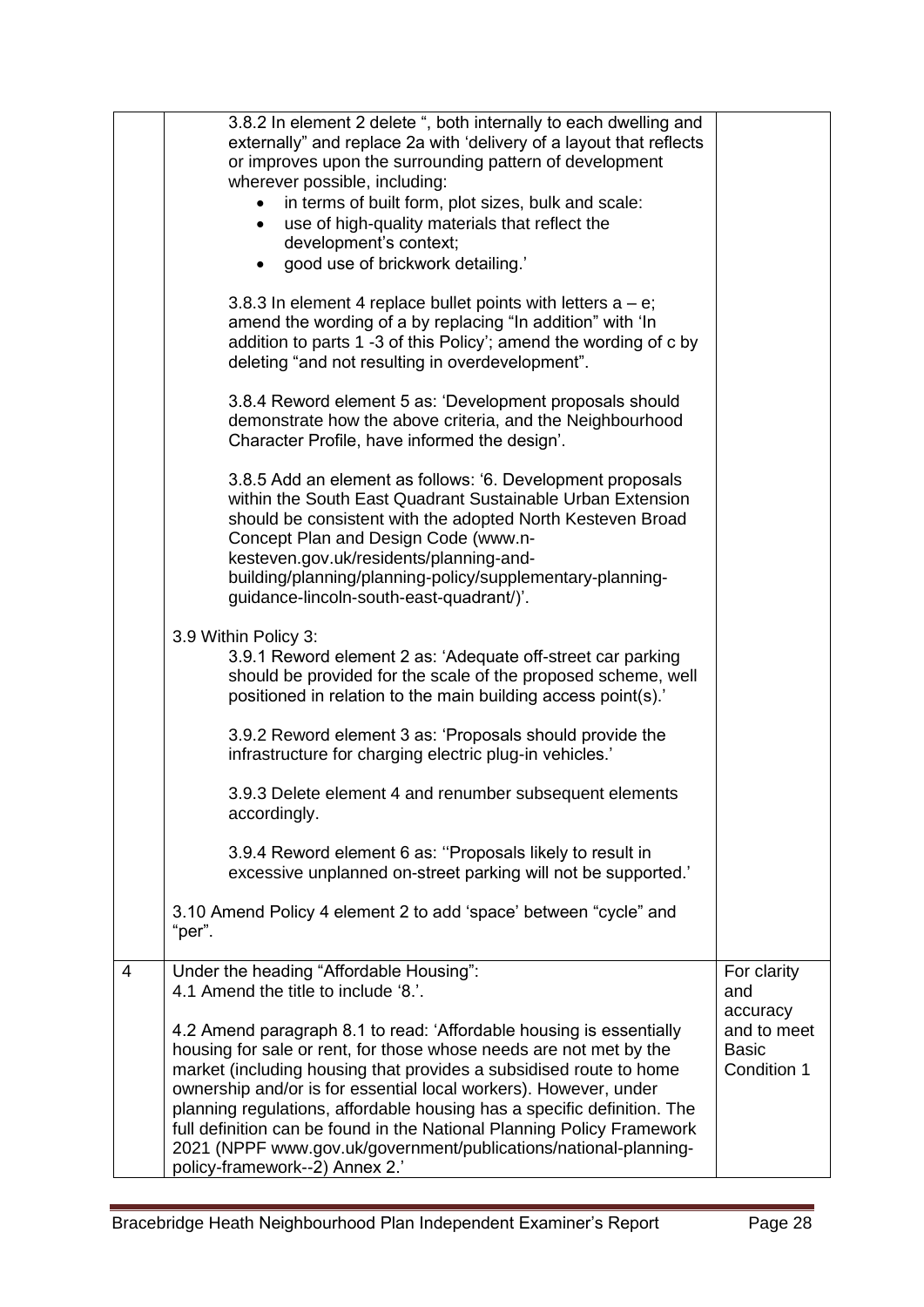|   | 4.3 Delete paragraphs 8.6 & 8.7.                                                                                                                                                                                                                                                                                 |                                                        |
|---|------------------------------------------------------------------------------------------------------------------------------------------------------------------------------------------------------------------------------------------------------------------------------------------------------------------|--------------------------------------------------------|
|   | 4.4 Within Policy 5:<br>4.4.1 Delete "1." and remove the unnecessary capitalisation of<br>words.                                                                                                                                                                                                                 |                                                        |
|   | 4.4.2 Replace the first sentence with 'At completion, priority for<br>the new affordable housing will be given to people with a local<br>connection whose needs are not met by the open market.'                                                                                                                 |                                                        |
|   | 4.4.3 Amend the second sentence to add, between "evidence"<br>and "that", 'to the satisfaction of the local authority'.                                                                                                                                                                                          |                                                        |
|   | 4.4.4 Replace the last bullet point with: 'Their current main<br>place of permanent work is within the Parish or the<br>neighbouring NKDC area and has been for a continuous period<br>of twelve months."                                                                                                        |                                                        |
| 5 | Under the sub-heading "9. Historic Character":<br>5.1 Delete the second sentence of paragraph 9.13.                                                                                                                                                                                                              | For clarity<br>and to meet<br><b>Basic</b>             |
|   | 5.2 Within Policy 6:<br>5.2.1 Add a new element to Policy 6 as follows: 'The non-<br>designated heritage assets included in Appendix B are<br>recognised for their historic significance, as detailed.'                                                                                                          | Condition 1                                            |
|   | 5.2.2 Amend the existing element 1 to become element 2 as<br>follows: "Development proposals likely to affect a heritage<br>asset, including those identified in Appendix B, must be<br>accompanied by a heritage statement."                                                                                    |                                                        |
|   | 5.2.3 Amend the existing element 2 to become element 3 as<br>follows: 'Where a development proposal directly or indirectly<br>affects a non-designated heritage asset, support for that<br>proposal will depend on a balanced judgement of the scale of<br>any harm or loss, and the significance of the asset.' |                                                        |
|   | 5.3 Within Policy 7:<br>5.3.1 Delete "1.".                                                                                                                                                                                                                                                                       |                                                        |
|   | 5.3.2 Reword Policy 7 as follows: 'Where a planning consent is<br>required, to be supported development proposals at the St<br>John's Craft Workshops must demonstrate their compatibility<br>with sustaining the use of these historic buildings as a group<br>and their character.'                            |                                                        |
| 6 | Under the heading "10. Commercial and Retail Uses":<br>6.1 To paragraph 10.3 add: '(see Map 4)'.                                                                                                                                                                                                                 | For clarity<br>and                                     |
|   | 6.2 Within paragraph 10.9 delete "(Use classifications for shops and<br>businesses is shown in Appendix E)".                                                                                                                                                                                                     | accuracy<br>and to meet<br><b>Basic</b><br>Condition 1 |
|   | 6.3 Within Policy 8:<br>6.3.1 From element 1 delete "as shown on Map 4".                                                                                                                                                                                                                                         |                                                        |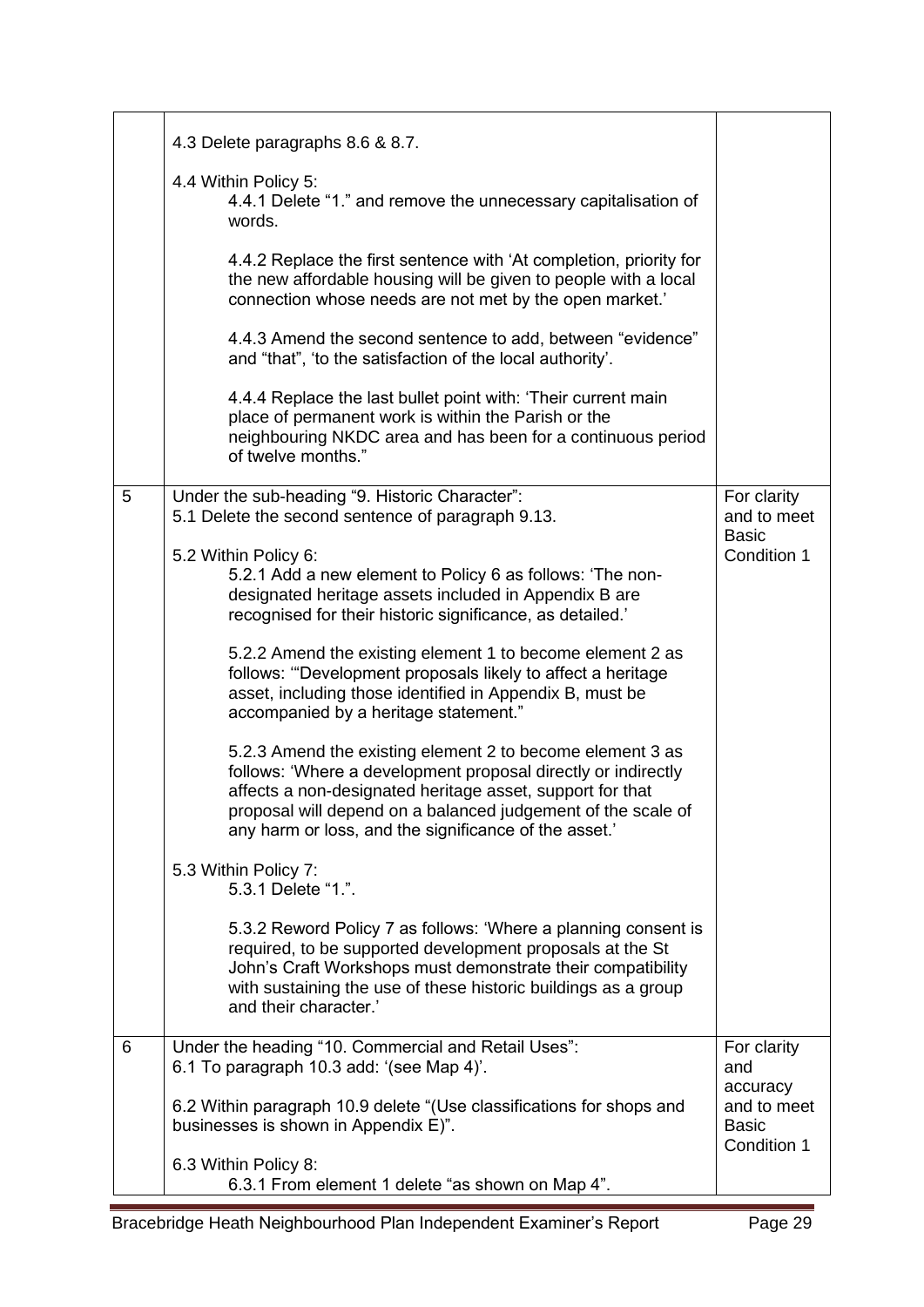|                | 6.3.2 To element 1(b) add ', and any other future users or<br>residents'.                                                                                                                                                                                                                                                                                                                                                                                 |                                                                                             |
|----------------|-----------------------------------------------------------------------------------------------------------------------------------------------------------------------------------------------------------------------------------------------------------------------------------------------------------------------------------------------------------------------------------------------------------------------------------------------------------|---------------------------------------------------------------------------------------------|
|                | 6.3.3 Delete element 2 and renumber element 3 accordingly.                                                                                                                                                                                                                                                                                                                                                                                                |                                                                                             |
|                | 6.3.4 Within element 3 add a comma between "suitable" and<br>"landscaped".                                                                                                                                                                                                                                                                                                                                                                                |                                                                                             |
| $\overline{7}$ | Under the sub-heading "11. Employment":<br>7.1 Provide a Map 5 showing in outline the Sleaford Road Industrial<br>Estate derived from the Policy Map of the Central Lincolnshire Local<br>Plan; add to paragraph 11.4 '(see Map 5)'.                                                                                                                                                                                                                      | For clarity<br>and<br>accuracy<br>and to meet<br><b>Basic</b>                               |
|                | 7.2 Within Policy 9:<br>7.2.1 In the title delete "(including any extensions into the<br>South East Quadrant)".                                                                                                                                                                                                                                                                                                                                           | Conditions 1<br>& 3                                                                         |
|                | 7.2.2 Delete element 2 and renumber element 3 accordingly.                                                                                                                                                                                                                                                                                                                                                                                                |                                                                                             |
|                | 7.3 Within Policy 10 delete "1.".                                                                                                                                                                                                                                                                                                                                                                                                                         |                                                                                             |
|                | 7.4 Within Policy 11:<br>7.4.1 Delete "1.".                                                                                                                                                                                                                                                                                                                                                                                                               |                                                                                             |
|                | 7.4.2 In bullet point two replace "not introduce adverse<br>impacts" with 'not make a severe impact'.                                                                                                                                                                                                                                                                                                                                                     |                                                                                             |
| 8              | Under the sub-heading "12. Community Facilities":<br>8.1 Delete references to "services" from the pre-amble paragraphs to<br>Policy 12 ie<br>in the first sentence of paragraph 12.2 delete "and services";<br>in the first bullet point of paragraph 12.3 delete "services and"<br>and in the second bullet point delete "key services and" twice;<br>in the opening sentence of paragraph 12.6 replace "services<br>$\bullet$<br>and" with 'community'. | For clarity<br>and<br>accuracy<br>and to meet<br><b>Basic</b><br><b>Conditions 1</b><br>& 3 |
|                | 8.2 In paragraph 12.6, under the heading "Within the village centre"<br>delete the first 12 entries so that the revised list commences with<br>"Doctors' Surgery", and under the heading "Outside the village centre"<br>delete the first 3 entries so that the revised list commences with "Day<br>Nursery" and delete the last entry "Open green spaces".                                                                                               |                                                                                             |
|                | 8.3 From paragraph 12.8 remove "(Appendix D)".                                                                                                                                                                                                                                                                                                                                                                                                            |                                                                                             |
|                | 8.4 Within Policy 12 element 2:<br>8.4.1 Replace "valued community asset" with 'community<br>facility'.                                                                                                                                                                                                                                                                                                                                                   |                                                                                             |
|                |                                                                                                                                                                                                                                                                                                                                                                                                                                                           |                                                                                             |
|                | 8.4.2 Replace "conclusively demonstrated" with 'demonstrated<br>to the satisfaction of the local planning authority'.                                                                                                                                                                                                                                                                                                                                     |                                                                                             |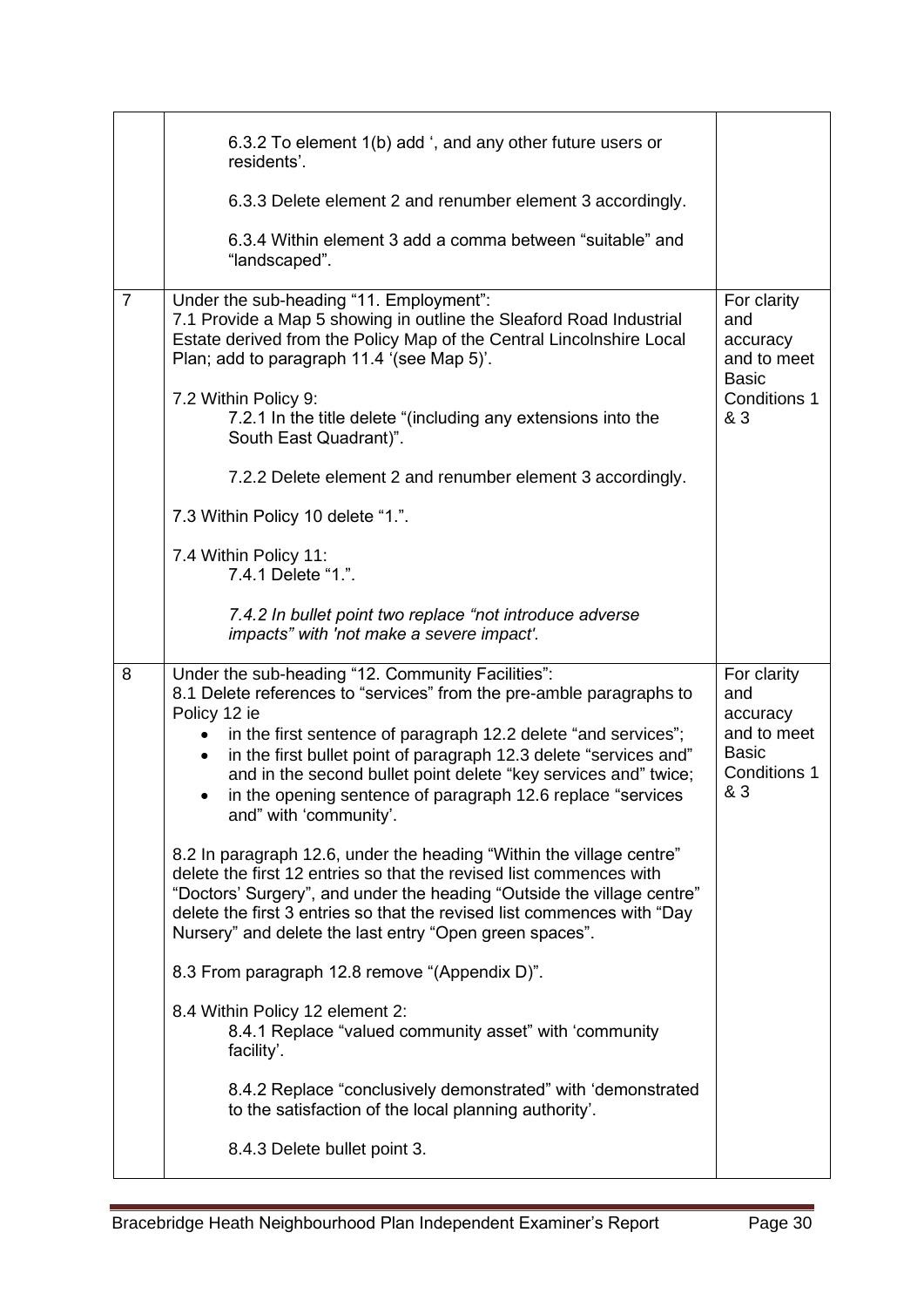| 9  | Delete Policy 13 but retain the pre-amble paragraphs 13.1 - 13.6;<br>renumber subsequent Policies accordingly.                                                                                                                                                                                                                                                                                                                                                                                                                                                               | For clarity<br>and to meet<br><b>Basic</b><br>Condition 1                            |
|----|------------------------------------------------------------------------------------------------------------------------------------------------------------------------------------------------------------------------------------------------------------------------------------------------------------------------------------------------------------------------------------------------------------------------------------------------------------------------------------------------------------------------------------------------------------------------------|--------------------------------------------------------------------------------------|
| 10 | 10.1 Under the heading "13a Maintaining Separation" delete Map 5 (a<br>new Map 5 was created earlier), paragraph 13.13 (and renumber<br>subsequent paragraphs accordingly) and Policy 14 (and renumber<br>subsequent Policies accordingly).<br>10.2 Remove heading 13b (and renumber subsequent sections<br>accordingly); retitle Map 6 and Policy 15 as 'Areas of Separation';<br>reference the source of the data for the Map.                                                                                                                                             | For clarity<br>and<br>accuracy<br>and to meet<br><b>Basic</b><br>Conditions 1<br>& 3 |
|    | 10.3 In Map 6 replace the reference in the key to the Canwick Heath<br>draft Open Space Plan with a reference to the South East Quadrant<br>Broad Concept Plan and Design Code (2020) and amend the extent of<br>the related green areas on the Map to reflect the plan at Figure 1.1. of<br>the Concept Plan.                                                                                                                                                                                                                                                               |                                                                                      |
|    | 10.4 Within Policy 15 (now retitled and renumbered as Policy 13):<br>10.4.1 Add a new element 1 as follows: 'New development<br>within the South East Quadrant beyond Bracebridge Heath<br>Parish must be clearly separated from proposed development<br>within the South east Quadrant that lies within the<br>Neighbourhood Plan area in order to maintain the separate<br>identity of Bracebridge Heath. This will be delivered in<br>accordance with the strategic open space areas identified<br>within the Broad Concept Plan and Design Code.'                        |                                                                                      |
|    | 10.4.2 Add back element 2 of the original Policy 14.<br>10.4.3 Amend element 1 of Policy 15 to read: 'Development<br>proposals, including changes of use, within the Lincoln Edge<br>Green Wedge must demonstrate either that they are not<br>contrary to or detrimental to the functions and aims of Green<br>Wedges, or that it is essential that they are located within the<br>Green Wedge and the benefits override the potential impact on<br>the Green Wedge.'                                                                                                        |                                                                                      |
|    | 10.4.4 Follow the above with elements $2 - 4$ of Policy 15<br>reduced and reworded as follows:<br>'4. In relation to the Green Wedge at the western edge of the<br>village any development proposal in this location should:<br>not increase the visibility of the village from the Witham<br>Valley floor to the west; and<br>avoid urbanisation of the Viking Way Route and any<br>encroachment on this green space.<br>5. Development proposals within close proximity to the Green<br>Wedge should retain and where possible enhance connectivity<br>to the Viking Way.' |                                                                                      |
| 11 | Under the sub-heading "13c. Open spaces, sports facilities, and<br>recreation Facilities":<br>11.1 Renumber the section as 13b.                                                                                                                                                                                                                                                                                                                                                                                                                                              | For clarity<br>and<br>accuracy                                                       |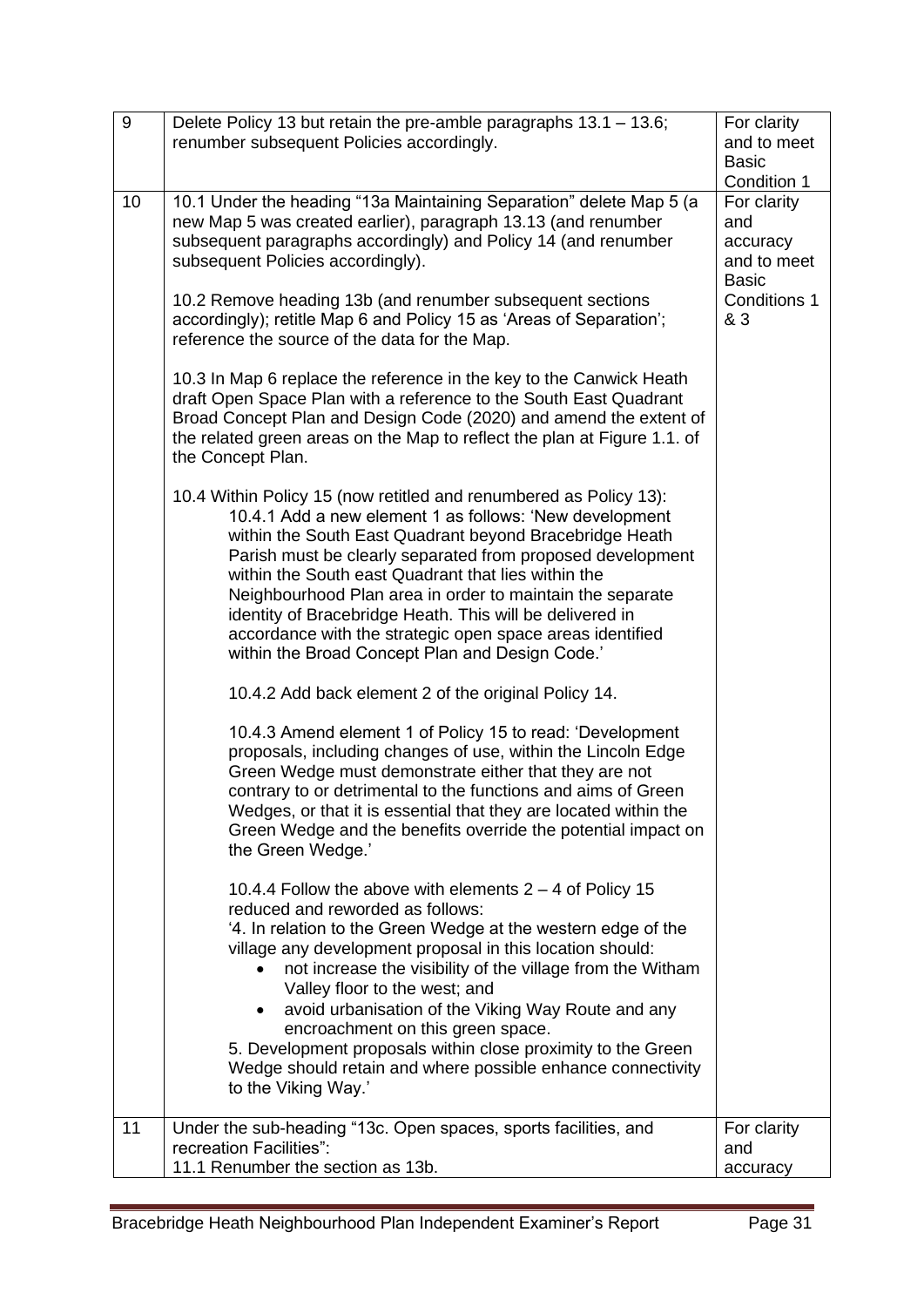|    | 11.2 Amend Map 7 by adding in the Local Green Space titled "The<br>Hillies".                                                                                                                                                                                                                          | and to meet<br><b>Basic</b><br>Condition 1    |
|----|-------------------------------------------------------------------------------------------------------------------------------------------------------------------------------------------------------------------------------------------------------------------------------------------------------|-----------------------------------------------|
|    | 11.3 Within Policy 16 (now renumbered as Policy 14):<br>11.3.1 Reword the second sentence of element 1 as:<br>'Recreation and playing field space will be safeguarded from<br>development unless it can be demonstrated that:'                                                                        |                                               |
|    | 11.3.2 Reword the second sentence of element 2 as:<br>'Open spaces should be of high quality and design with<br>appropriate attention to:<br>potential for adaptability;<br>accessibility for all users;<br>opportunities for formal and/or informal play and<br>exercise;                            |                                               |
|    | incorporation of natural features such as trees and<br>$\bullet$<br>other vegetation to create opportunities for biodiversity<br>net gains;<br>linking into the wider green infrastructure network;<br>creating an attractive natural landscape.'                                                     |                                               |
|    |                                                                                                                                                                                                                                                                                                       |                                               |
| 12 | Under the heading "14. Designating Local Green Space":<br>12.1 Within the heading renumber the section as 13c, reposition it<br>before section 13d, and amend the paragraph numbers accordingly.                                                                                                      | For clarity<br>and<br>accuracy<br>and to meet |
|    | 12.2 In paragraph 14.1 add to the "NPPF" reference 'paragraphs 101 -<br>103'.                                                                                                                                                                                                                         | <b>Basic</b><br>Condition 1                   |
|    | 12.3 In paragraph 14.3 delete "(see attached map)".                                                                                                                                                                                                                                                   |                                               |
|    | 12.4 In paragraph 14.4:<br>12.4.1 Replace "to ensure that the vision of parishioners and<br>the Central Lincolnshire Local Plan keep Bracebridge Heath as<br>a separate community from adjacent villages, is adhered to,<br>including the proposed Canwick Heath and Lincoln." with 'as<br>follows:'. |                                               |
|    | 12.4.2 Delete the entry for Space 1 and renumber the other<br>Spaces accordingly.                                                                                                                                                                                                                     |                                               |
|    | 12.4.3 To the entry for Space 3 add: 'This space has been the<br>village's cricket ground since 1948, and previously in the<br>1920's and 30's<br>(https://cricketlincs.lincoln.ac.uk/clubs/bracebridge-heath/).'                                                                                     |                                               |
|    | 12.5 Replace Map 9 (now renumbered Map 8) with 3 maps individually<br>identifying the designated Local Green Spaces (renumbered as $1 - 3$<br>cross-referencing to the Policy) at a scale which allows the boundaries<br>of the spaces to be identified with absolute clarity.                        |                                               |
|    | 12.6 Rewrite Policy 18 (now renumbered as Policy 15) as: 'The<br>spaces as shown as Map 8 are designated as Local Green Spaces:<br>1. The Hillies                                                                                                                                                     |                                               |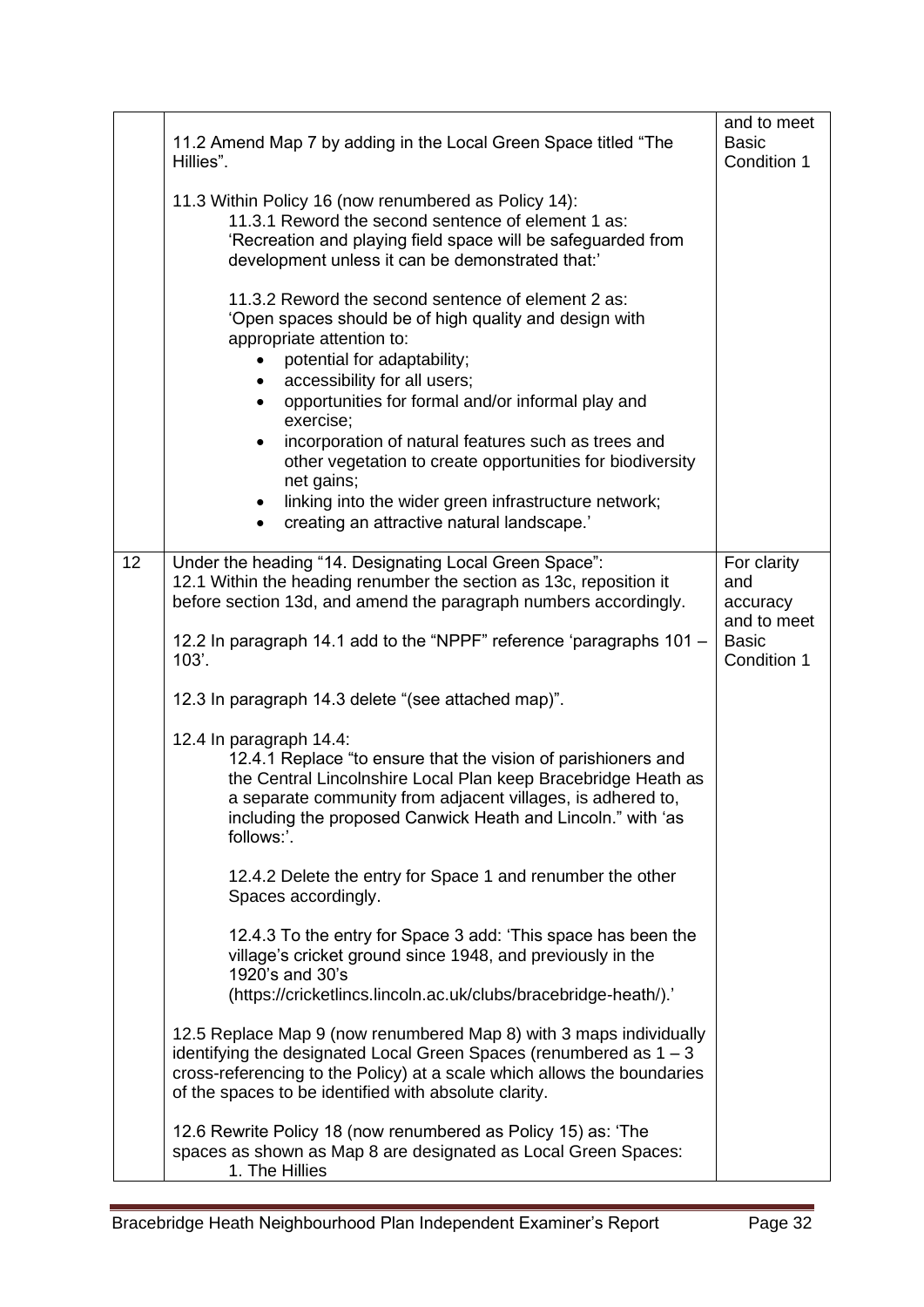|    | 2. Cricket Pitch<br>3. Lancia Green.<br>The management of development within these areas will be consistent<br>with that for development within Green Belts as set out in national<br>policy.'                                                                                                                    |                                                           |
|----|-------------------------------------------------------------------------------------------------------------------------------------------------------------------------------------------------------------------------------------------------------------------------------------------------------------------|-----------------------------------------------------------|
| 13 | Under the heading "13d Locally important views":                                                                                                                                                                                                                                                                  | For clarity                                               |
|    | 13.1 Renumber the paragraph numbers as appropriate.                                                                                                                                                                                                                                                               | and to meet<br><b>Basic</b>                               |
|    | 13.2 In paragraph 13.21 replace "protected" with 'respected'.                                                                                                                                                                                                                                                     | Condition 1                                               |
|    | 13.3 Rewrite paragraph 13.23 as: 'All development proposals must<br>demonstrate regard for the Landscape Assessment carried out by<br><b>NKDC</b>                                                                                                                                                                 |                                                           |
|    | (www.n-kesteven.gov.uk/residents/planning-andbuilding/<br>planning/planning-applications/north-kesteven-landscape-character-<br>assessment/)                                                                                                                                                                      |                                                           |
|    | The important views identified here must be regarded as sensitive to<br>development that would obstruct or detract from their value. The<br>indicative positions of these views are shown on Map 9.'                                                                                                              |                                                           |
|    | 13.4 Amend Map 8 to renumber it as Map 9 and remove any view<br>vector or part of a view vector that is beyond the boundary of the<br>Neighbourhood Area; amend the numbering and key to the Map<br>accordingly.                                                                                                  |                                                           |
|    | 13.5 Within Policy 17 (now renumbered as Policy 16):<br>13.5.1 In the opening sentence replace "views are designated"<br>with '(illustrated in Map 9) are regarded'.                                                                                                                                              |                                                           |
|    | 13.5.2 Amend the view listing to accord with the revised Map 9.                                                                                                                                                                                                                                                   |                                                           |
|    | 13.5.3 Rewrite the last sentence as:<br>'Development proposals that will impact on a locally important<br>view should be accompanied by a proportionate assessment of<br>how the significance of the view has been taken into account<br>and the steps necessary to address and minimise any adverse<br>impact.'. |                                                           |
| 14 | 14.1 Within the heading "15. Transport and Public Rights of Way"<br>amend the section number to 14 and amend the paragraph numbers<br>accordingly.                                                                                                                                                                | For clarity<br>and to meet<br><b>Basic</b><br>Condition 1 |
|    | 14.2 Within Policy 19 (now renumbered as Policy 17)" reword the<br>second sentence of element 1 as: 'Connectivity with the wider network<br>should be achieved wherever possible.'                                                                                                                                |                                                           |
|    | 14.3 To Map 10 add a source reference.                                                                                                                                                                                                                                                                            |                                                           |
| 15 | 15.1 Within the heading "16. Implementation and Monitoring" amend<br>the section number to 15 and amend the paragraph numbers<br>accordingly.                                                                                                                                                                     | For clarity<br>and<br>accuracy                            |